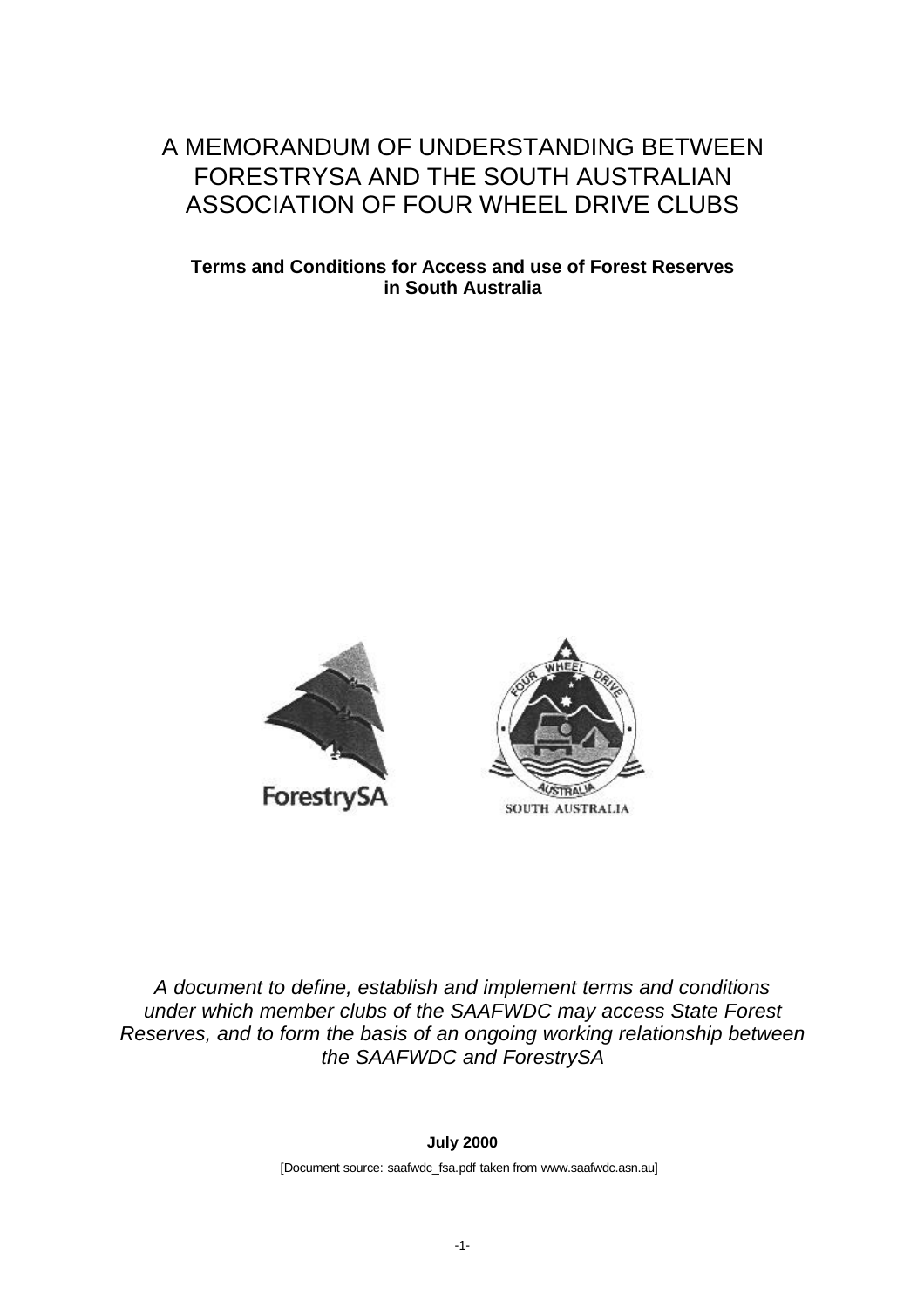# **TABLE OF CONTENTS**

| <b>TABLE OF CONTENTS</b> |                                                 | $\mathbf{2}$            |
|--------------------------|-------------------------------------------------|-------------------------|
| $\mathbf 1$ .            | <b>PURPOSE</b>                                  | 3                       |
| 2.                       | <b>BACKGROUND</b>                               | 3                       |
| 3.                       | <b>APPLICABLE AREAS</b>                         | $\overline{\mathbf{4}}$ |
| 4.                       | <b>TERMS AND CONDITIONS OF USE</b>              | $\overline{\mathbf{4}}$ |
| 4.1                      | <b>Trip procedures</b>                          | $\overline{\mathbf{4}}$ |
| 4.2                      | <b>Fees and charges</b>                         | $\overline{7}$          |
| 4.3                      | <b>Public liability</b>                         | $\overline{7}$          |
| 4.4                      | <b>Indemnities</b>                              | $\overline{7}$          |
| 4.5                      | <b>Motor vehicles</b>                           | 8                       |
| 4.6                      | Driver behaviour, discipline and responsibility | 8                       |
| 4.7                      | <b>Camping and other activities</b>             | 8                       |
| 5.                       | <b>VOLUNTEER PROJECT OPPORTUNITIES</b>          | 8                       |
| 7.                       | <b>ENDORSEMENT</b>                              | 9                       |
| <b>APPENDICES</b><br>10  |                                                 |                         |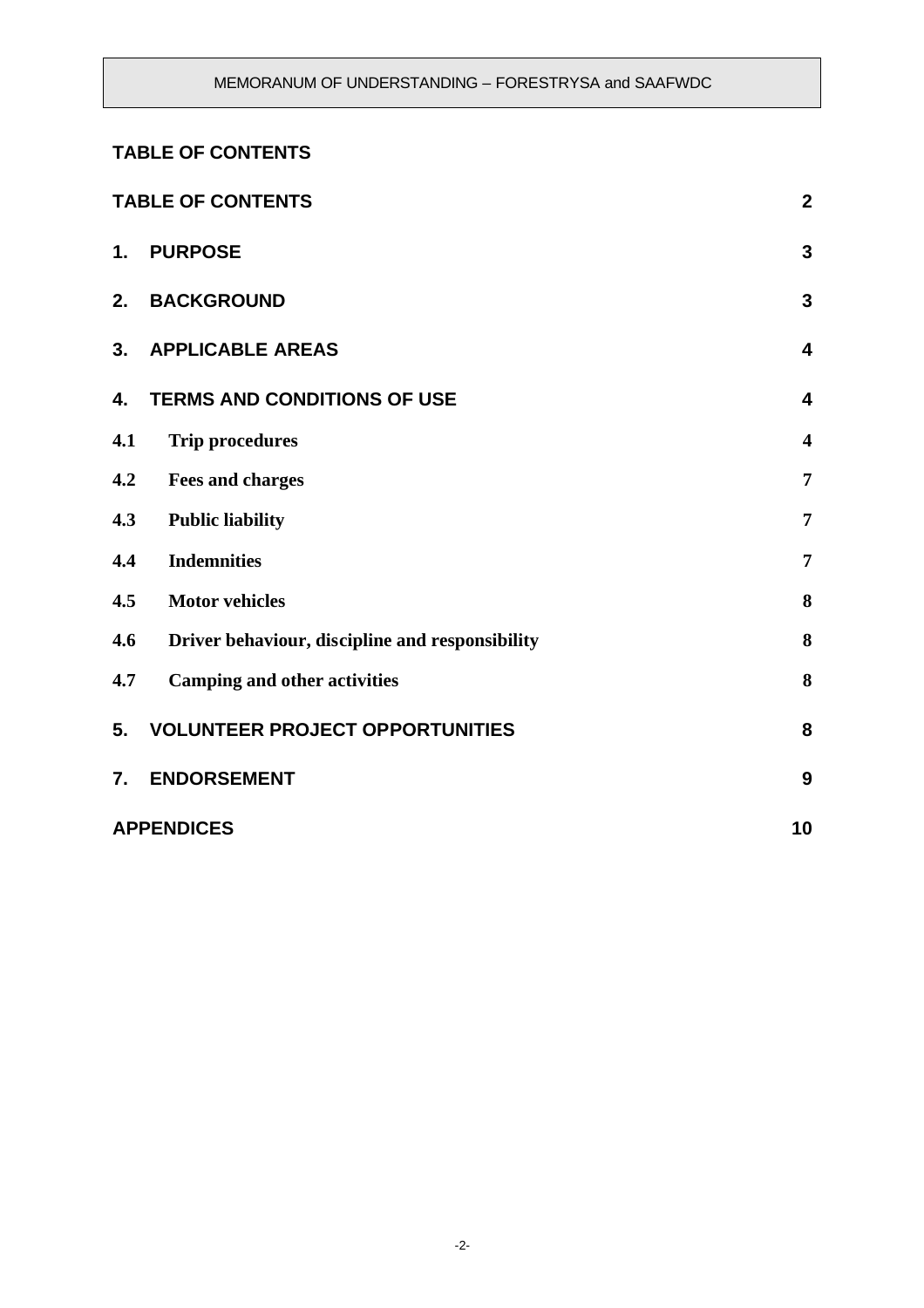# **1. PURPOSE**

The purpose of this Memorandum Of Understanding is to define, establish and implement terms, conditions and procedures under which member clubs of the South Australian Association of Four wheel Drive Clubs (SAAFWDC) may access and use State Forest Reserves. The Memorandum Of Understanding will form the basis of an ongoing working relationship between the SMFWDC and ForestrySA.

Whilst the intent is to provide a degree of regulation in activities in which member clubs of the SMFWDC are engaged in forest reserves, it is expected that flexibility and negotiation will occur where clarification is necessary or where an aspect of forest use is not covered specifically by this Memorandum Of Understanding or by other forest use policies.

# **2. BACKGROUND**

State Forest Reserves have1 over a long period of time, been popular venues for people and vehicles, particularly four wheel drive vehicles. Many tracks of varying complexity and appeal have provided enjoyable and, in some instances, challenging driving.

ForestrySA manages a large network of tracks and roads for the purposes of effectively managing commercial pine plantations and Native Forest Reserves. The tracks and roads are generally designed for limited access, although well designed logging tracks can sustain relatively high levels of use throughout the year.

There are a number of issues of concern to ForestrySA in regard to recreational vehicle use. These include:

- Impacts upon the environment including erosion, water quality and noise pollution.
- Compatibility with other recreational users. ForestrySA provides for a range of non-motorised forest based recreational activities which are not generally compatible with motor vehicle activities, except where they are used in support roles.
- Compatibility with a range of forestry operations that are potentially hazardous to visitors.
- Liability issues.

Consequently, ForestrySA has found it necessary to limit access and to develop regulations and policies in regards to recreational vehicle access to some forest tracks.

This Memorandum of Understanding has been developed to enable member clubs of the SMFWDC to have maximum benefit from the forests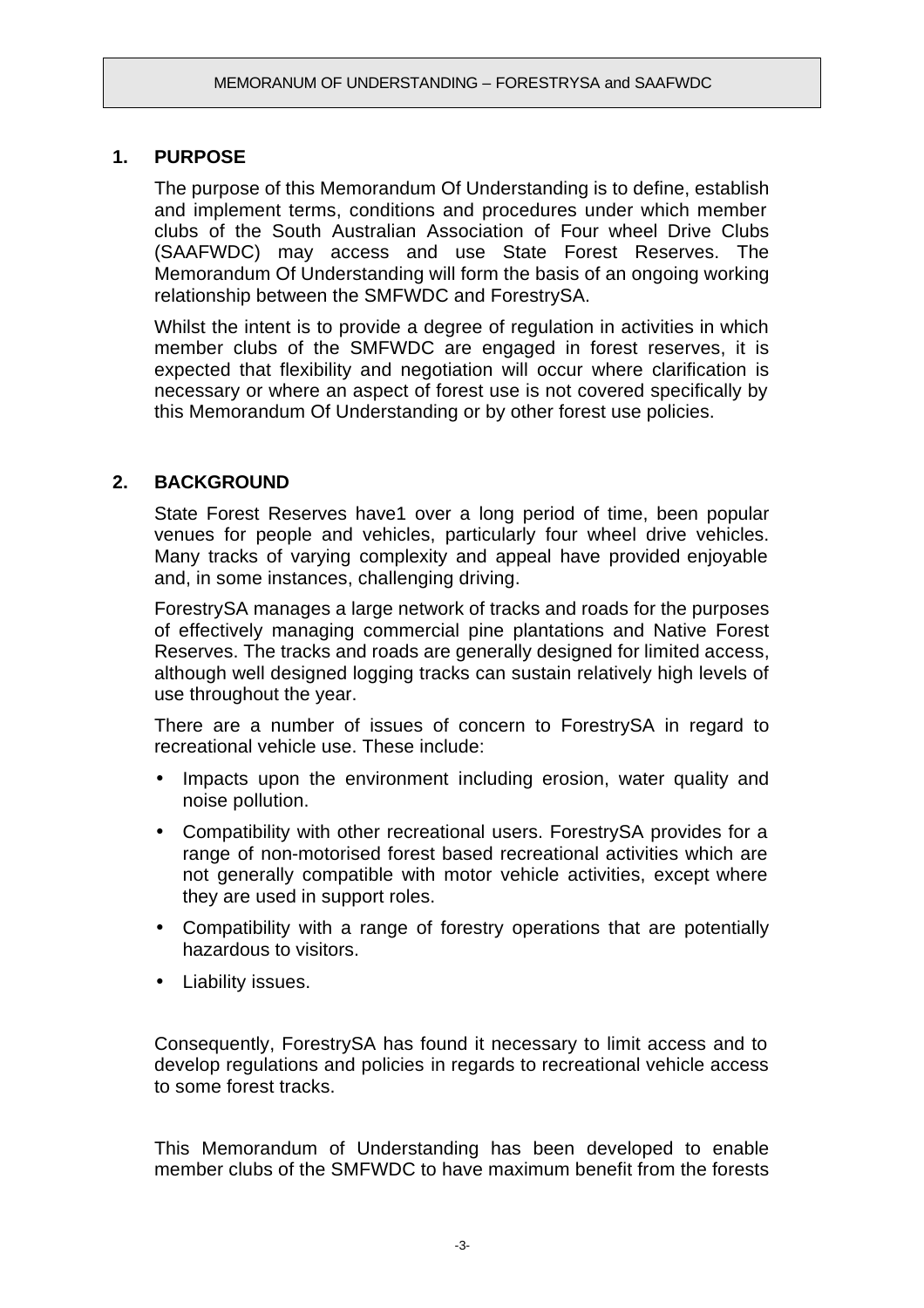by providing guidelines to address ForestrySA's concerns and to engender an effective working relationship between the SAAFWDC and ForestrySA.

# **3. APPLICABLE AREAS**

This Memorandum Of Understanding applies to the State Forest Reserves of South Australia as listed in APPENDIX A.

# **4. TERMS AND CONDITIONS OF USE**

### **4.1 Trip procedures**

Visits to Forest Reserves will be conducted in accord with ForestrySA Policy CF-RI 1 'Public Vehicle Access' (APPENDIX B) and where appropriate, Policy CF-R12 'Motor Sport' (APPENDIX C) which includes 'Standard Conditions of Use - Motor Sport'. Trip leaders should familiarise themselves with these two policy documents prior to applying for approval to conduct trips.

The following steps are required tp organise trips to Forest Reserves:

(See Figure 1. Flow Chart for Trips to Forest Reserves)

- 1) The trip leader is to contact the relevant Forest Ranger with as much prior notice as possible~(three to four weeks is considered a minimum considering the normal cycle time through clubs). The trip leader is to negotiate routes and other details with the Forest Ranger and, if necessary, visit the Forest Reserve to confirm route access and other details.
- 2) The trip leader needs to submit a completed ForestrySA Event Application form (APPENDIX E) to the Forest Ranger. This Application must include a list of driver names and vehicle details including make, model and registration number. A current copy of the 'Certificate of Insurance - Public and Directors & Officers Liability' (APPENDIX F) must be submitted.
- 3) Once received, the Forest Ranger shall consider the application and advise the trip leader of approval or otherwise.
- 4) In the event of approval not being given, further negotiation may need to take place between the Forest Ranger and the trip leader to resolve matters in question. Upon agreement, any amendments considered necessary shall be made to the documentation.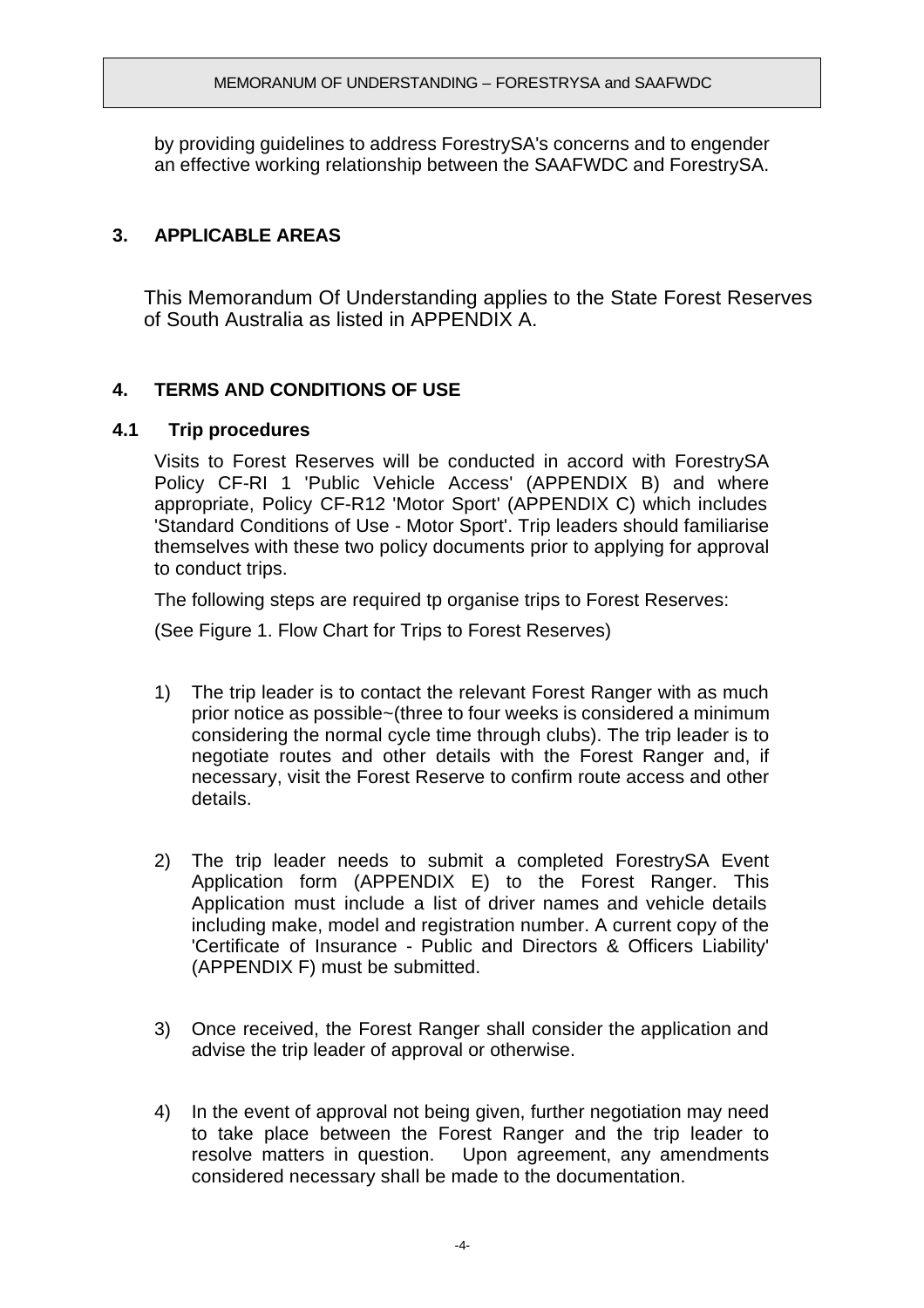- 5) The trip leader is to check with the Forest Ranger a day or two beforehand to confirm the trip or whether the trip is deemed not possible or subject to alteration due to unforeseen or emergency situations in accord with 'Guideilnes for Events' as attached to Policy CF-R12 'Motor Sport' (APPENDIX C). Similarly, the Forest Ranger shall make all reasonable steps to contact the trip leader in the event of trip alteration or cancellation as outlined above.
- 6) If required after the event, any follow up or repair work shall be undertaken.
- 7) If required, fees shall be paid to ForestrySA within two weeks of the event.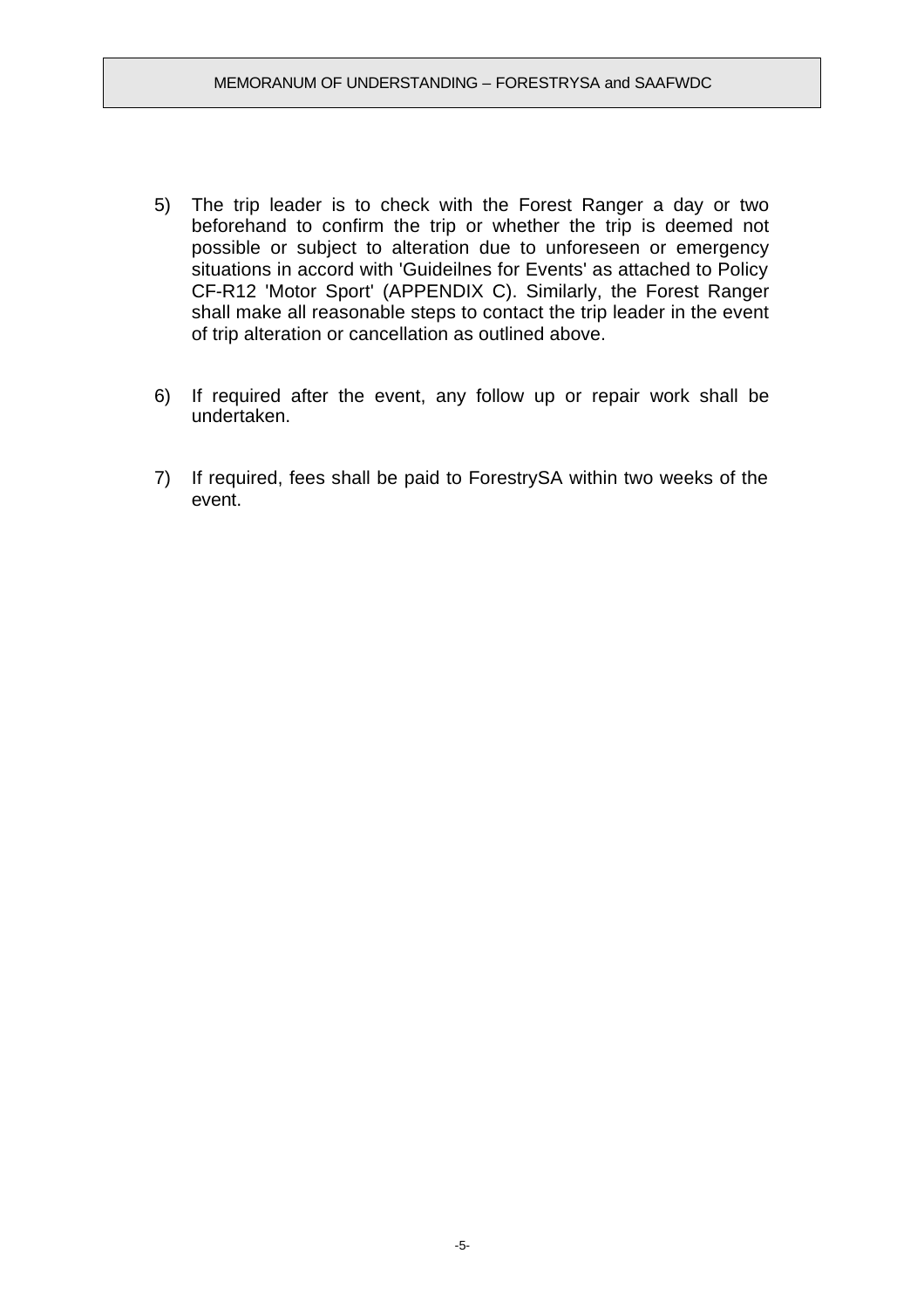#### MEMORANUM OF UNDERSTANDING – FORESTRYSA and SAAFWDC



# **FIGURE 1. Flow Chart for Trips to Forest Reserves**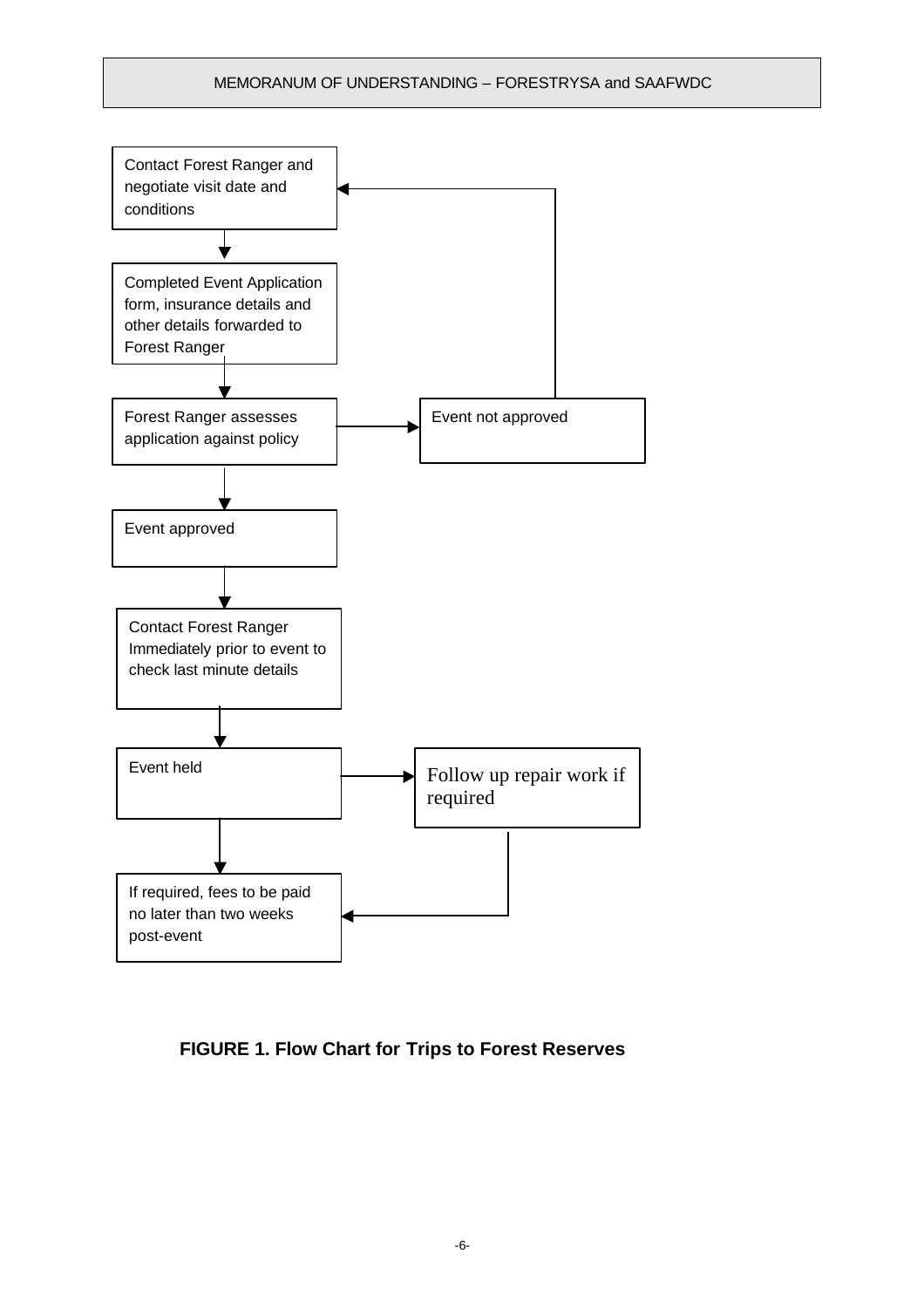# **4.2 Fees and charges**

Permit fees apply for use of the Forest Reserves in accordance with *'Guidelines for Events'* as attached to Policy CF-R12 *'Motor Sport'* (APPENDIX C). Payment shall be forwarded to ForestrySA within two weeks of the event being held. However, fees may be negotiated in regard to 'in-kind' contributions by the Club. Additional charges may be invoked where costs are incurred, eg. repair of damage to tracks $<sub>1</sub>$  over</sub> and above what is normally expected. This requirement, together with appropriate charges, will be advised as part of the approval process.

# **4.3 Public liability**

Clubs which are affiliated with SAAFWDC are covered by the Australian National Four wheel Drive Council (ANFWDC) 'Public and Products Liability Policy' (APPENDIX G). All trips are to be formally recorded in the club minutes to ensure cover is in force.

Note: APPENDIX G is not attached to Clubs' copies of this Memorandum Of Understanding. Clubs can obtain copies or details of the Policy from the ANFWDC insurance broker.

This ANFWDC 'Public and Products Liability Policy' cover extends to include:

- ForestrySA for its respective rights and interests
- member to member liability
- liability to the landowner (ForestrySA)
- liability of the landowner (ForestrySA) for damage to third parties, ie. adjoining properties.

The limit of public liability is \$20,000,000 with an excess of \$250. Clubs organising trips under this agreement will be required to obtain a 'Certificate of Insurance' (APPENDIX F), for the specific trip naming ForestrySA as property owner. These certificates are available on written request to the ANFWDC insurance broker and are to be presented, as part of the trip docum6ntation, to ForestrySA prior to access being granted.

### **4.4 Indemnities**

Notwithstanding the indemnities provided by the Australian National Four wheel Drive Council, 'Public and Products Liability Policy', the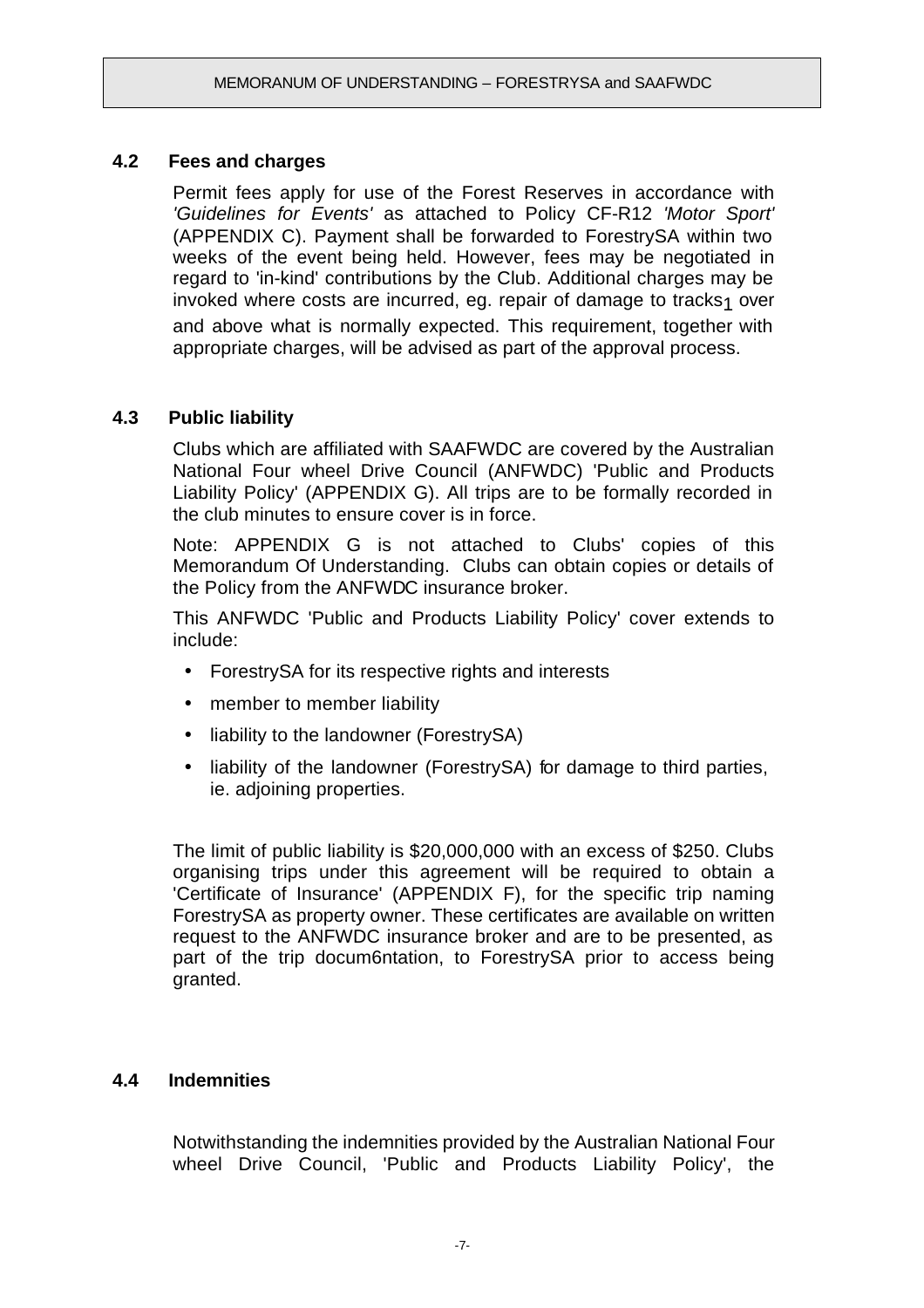SAAFWDC specifically indemnifies the Minister for Government Enterprises within the provisions of paragraph 2.2 of this document.

### **4.5 Motor vehicles**

Clubs must ensure that all participants hold a current drivers licence and have current registration, compulsory third party insurance and at least third party property damage insurance for their vehicles.

# **4.6 Driver behaviour, discipline and responsibility**

Clubs running trips will be responsible, through trip leaders, for ensuring that the trips are conducted in accordance with the SAAFWDC 'Code of Ethics' which is contained in 'Minimum Impact Camping and Touring Guide' (APPENDIX H), including minimizing damage to tracks.

In the event of a misdemeanour occurring during a club trip, it shall be reported by ForestrySA to the SMFWDC for investigation. The SMFWDC Disciplinary Sub-Committee - Rules' (APPENDIX I) shall be applied. The outcome of the investigation shall be reported, in writing, to ForestrySA.

# **4.7 Camping and other activities**

Forest Reserves provide tracks which may be used for club trips under the terms of this Memorandum Of Understanding. In addition, other facilities, such as camping, picnic, hiking, are available in many Forest Reserves. Information regarding facilities and forest amenities is available from relevant Forest Information Centres.

The guidelines contained in APPENDIX H are used by members to provide an ethic within which they are expected to conduct camping and related activities within the Forest Reserves.

# **5. VOLUNTEER PROJECT OPPORTUNITIES**

ForestrySA encourages volunteers and volunteer groups to become involved in activities that meet the aims and objectives of improving the State's Forest Reserves for conservation and community use. Volunteer participation in a range of these activities will allow ForestrySA to extend its services to, and links with, the community. ForestrySA has developed Policy Cf-C3 *'Volunteers'* (APPENDIX 0).

ForestrySA has established a volunteer organisation known as the "Friends of the Forests" and will coordinate voluntary support from a range of other relevant organisations.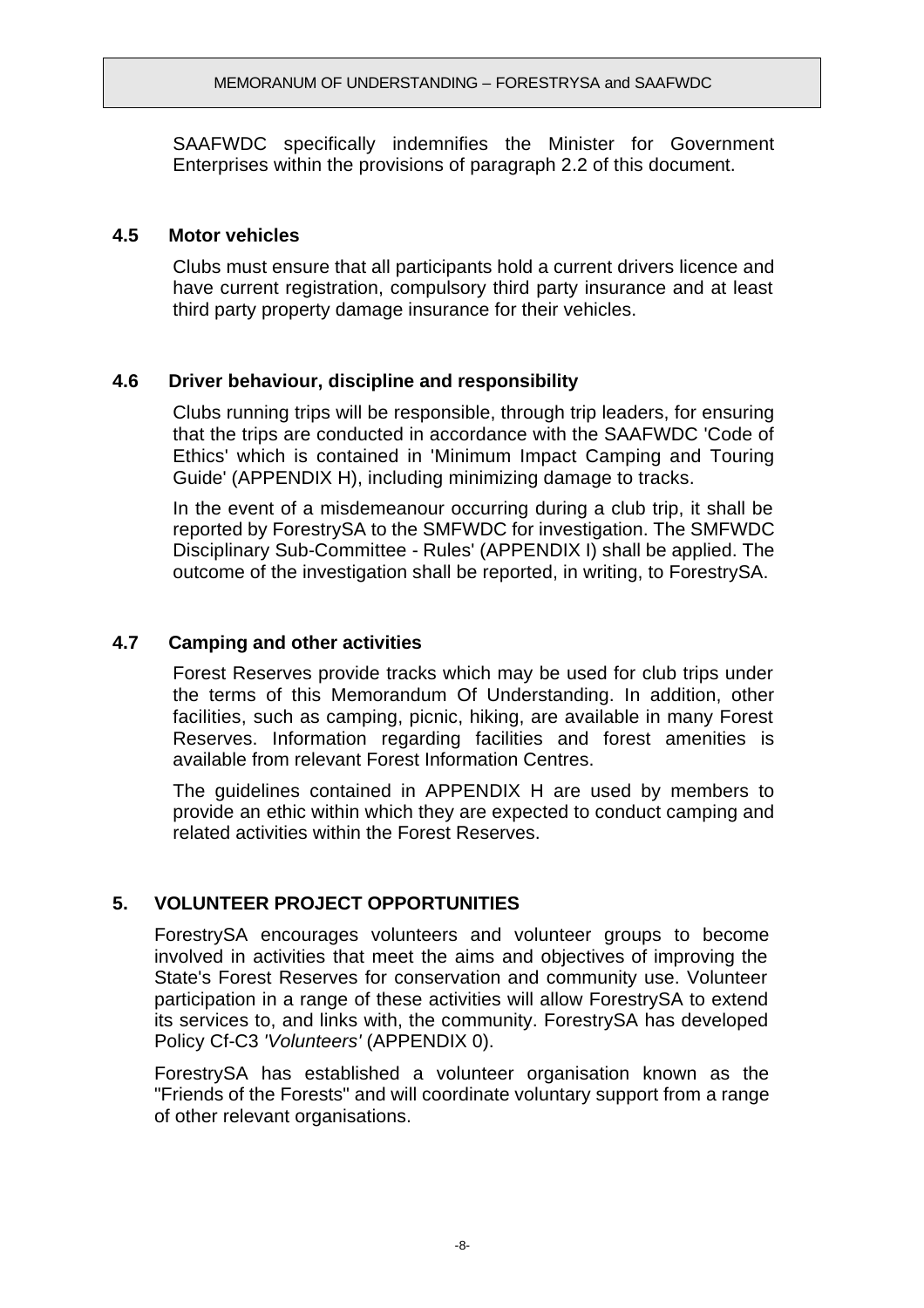Opportunities exist for member clubs of the SMANDO to assist ForestrysA with volunteer projects in the forests. Projects initiated by ForestrySA will be offered to clubs through the SMFWDC. ForestrySA will specify details of the projects to ensure their requirements are met. Once allocated to a club, project planning, liaison with ForestrysA and undertaking of the project will be managed by the club concerned.

Advice on possible projects can be obtained from the Coordinator-Community Programs.

Such projects may include.

- cleaning up and removal of dumped cars and other rubbish
- clearing of fire breaks
- assisting ForestrySA with the management of forests for conservation and recreation

# **6. REVIEW**

These guidelines may be reviewed at the request of either party.

### **7. ENDORSEMENT**

We, the undersigned, on behalf of our respective organisations, hereby endorse and agree to the contents of this Memorandum Of Understanding.

\_\_\_\_\_\_\_\_\_\_\_\_\_\_\_\_\_\_\_\_\_\_\_\_ \_\_\_\_\_\_\_\_\_\_\_\_\_\_\_\_\_\_\_\_\_\_\_

**Rob Robinson MANAGER, COMMUNITY SERVICES FORESTRYSA**

**A. Metcalf PRESIDENT SOUTH AUSTRALIAN ASSOCIATION OF FOUR WHEEL DRIVE CLUBS** *28/7/2000*

*28/7/2000*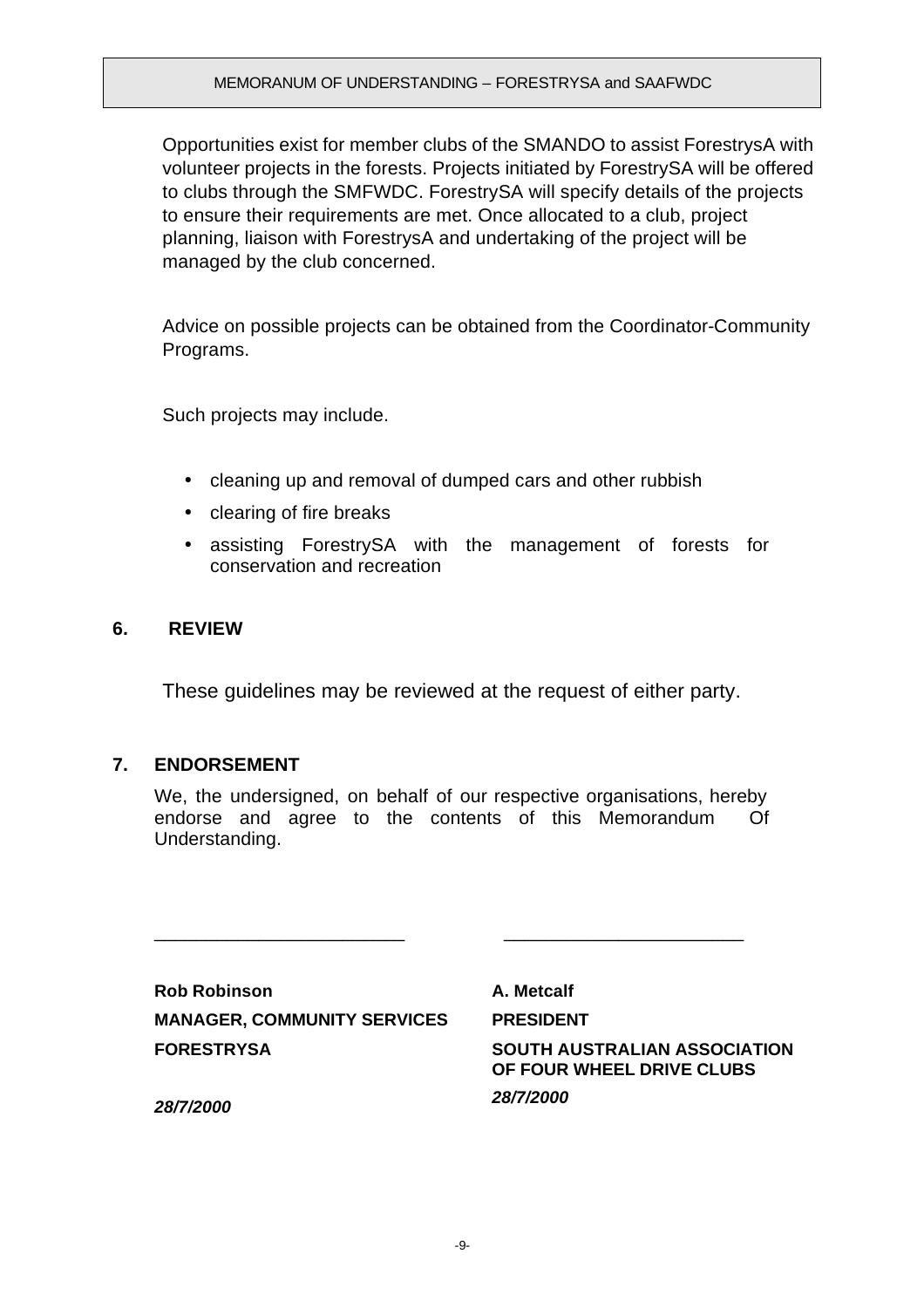# **APPENDICES**

| <b>APPENDIX A</b> | SOUTH AUSTRALIAN FOREST RESERVES                                                               |
|-------------------|------------------------------------------------------------------------------------------------|
| APPENDIX B        | FORESTRYSA POLICY CF-Rh - 'PUBLIC VEHICLE ACCESS'                                              |
| <b>APPENDIX C</b> | FORESTRYSA POLICY CF-R12 - 'MOTOR SPORT'                                                       |
| <b>APPENDIX D</b> | FORESTRYSA POLICY CF-C3 - 'VOLUNTEERS'                                                         |
| <b>APPENDIX E</b> | FORESTRYSA EVENT APPLICATION                                                                   |
| <b>APPENDIX F</b> | CERTIFICATE OF INSURANCE - PUBLIC AND DIRECTORS &<br><b>OFFICERS LIABILITY (SAMPLE)</b>        |
| <b>APPENDIX G</b> | PUBLIC AND PRODUCTS LIABILITY POLICY - POLICY                                                  |
|                   | No. VG2741                                                                                     |
|                   | (Not attached to Clubs~ copies of Memorandum Of<br>Understanding - see 4.2.1 Public liability) |
| <b>APPENDIX H</b> | MINIMUM IMPACT CAMPING AND TOURING GUIDE                                                       |
|                   | Including SAAFWDC Code of Ethics                                                               |
|                   | (Not attached to Clubs' copies of Memorandum of<br>Understanding)                              |
| APPENDIX I        | SAAFWDC DISCIPLINARY SUB-COMMITTEE - RULES                                                     |
|                   |                                                                                                |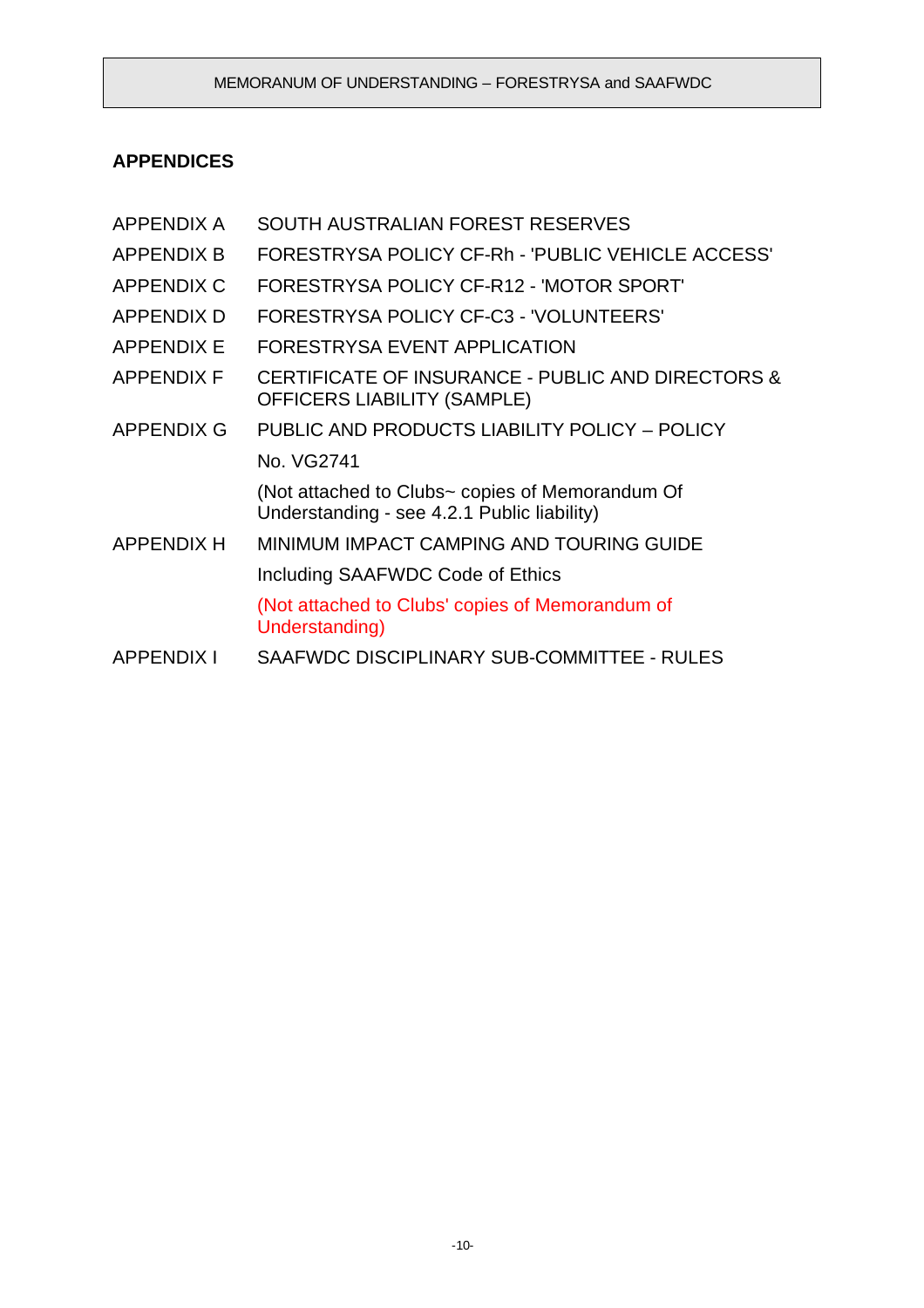# **APPENDIX A SOUTH AUSTRALIAN FOREST RESERVES**

### **Contact Details Forest Reserve**

Forest Ranger **Mt Crawford FR** Mount Crawford Forest Reserve WILLIAMSTOWN 5351 Ph 85246004 Fx 85246611 Email forestry.recreation@saugov.sa.gov.au

Forest Ranger **Kuitpo FR** Kuitpo Forest Reserve **Second Valley FR** PMB 2 MEADOWS 5201 Ph 8388 3267 Fx 8388 3756 Email forestry.recreation@saugov.sa.gov.au

Forest Ranger North Contract Contract Contract Contract Contract Contract Contract Contract Contract Contract Contract Contract Contract Contract Contract Contract Contract Contract Contract Contract Contract Contract Cont PO Box 91 Bundaleer FR WIRRABARA 5481 Ph 86684163 Fx 86684115 Email forestry.recreation@saugov.sa.gov.au

Forest Ranger **Comaum FR** P0 Box 162 Penola FR MT GAMBIER 5290 Mt Burr FR Ph 8724 2876 Mt Gambier FR Fx 8724 2885 Myora FR Email forestry.recreationse@saugov.sa.gov.au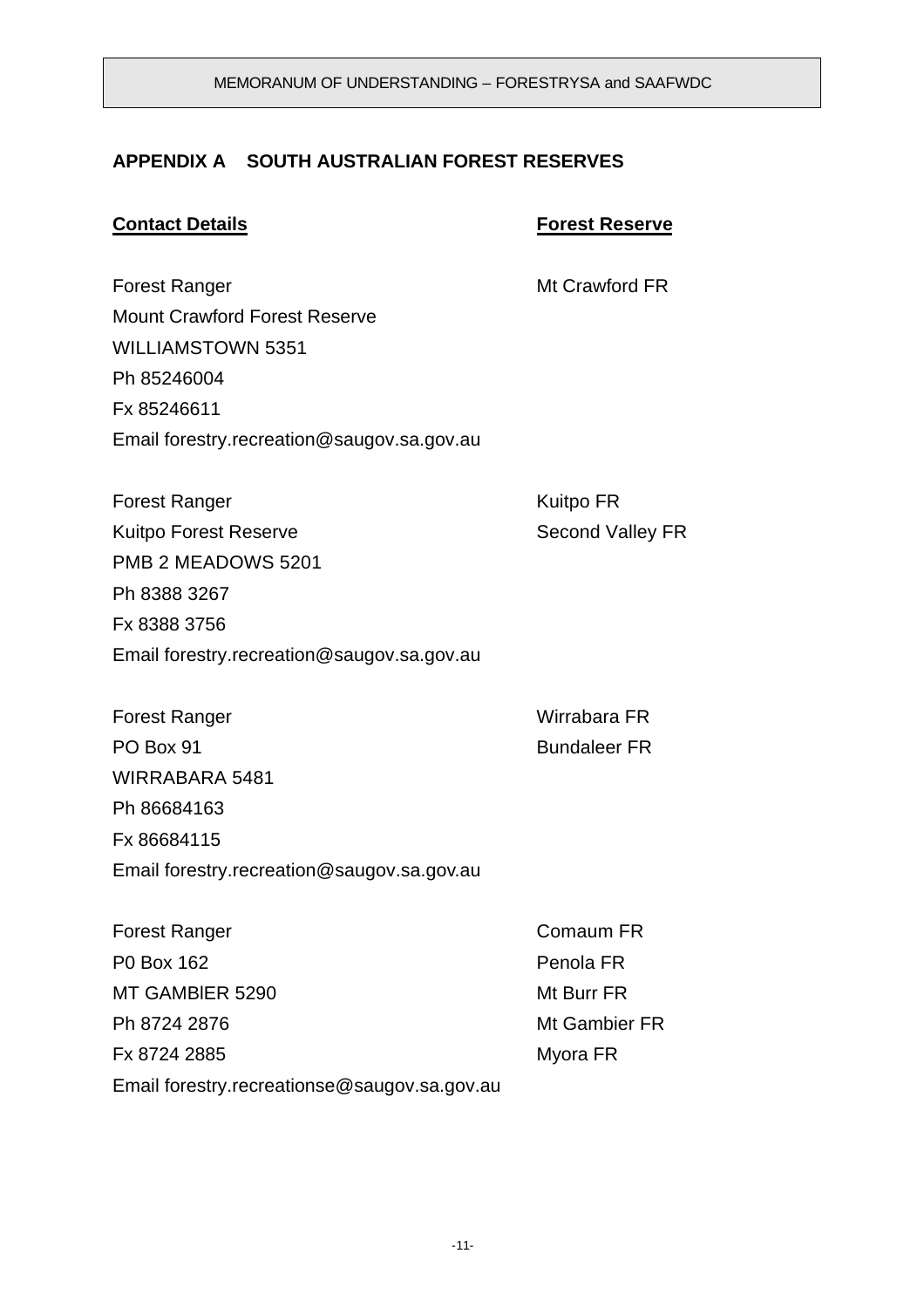**APPENDIX B Community Forestry Policy number CF-R11 'PUBLIC VEHICLE ACCESS' January 999**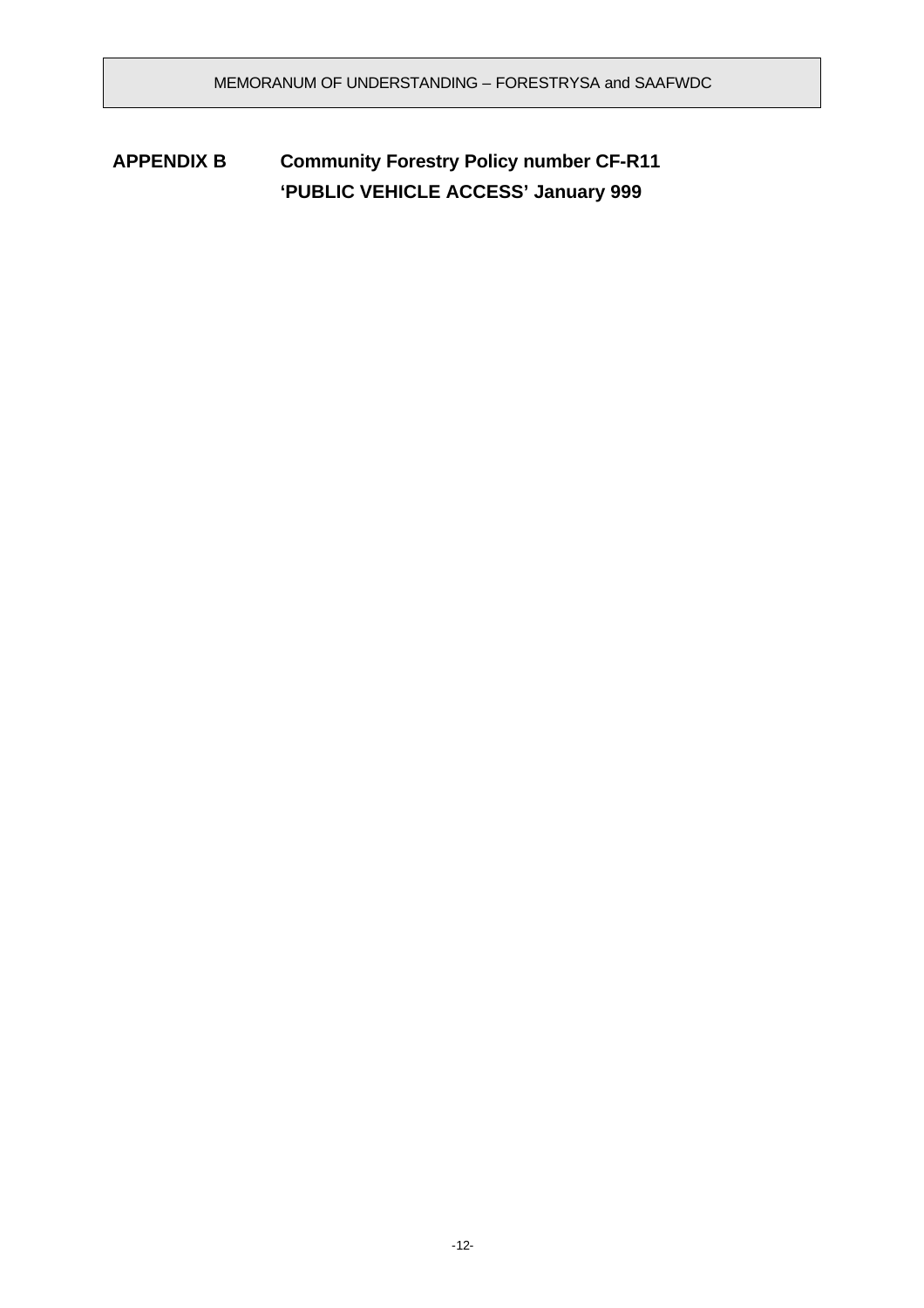

**Policy number CF - RI I / January 1999**

**PUBLIC VEHICLE ACCESS**

# **1. POLICY FOR PUBLIC VEHICLE ACCESS**

**ForestrySA will manage public vehicle access to ensure there is no adverse impact on the sustainable management of the Forest Reserves, including commercial timber production, conservation of Native Forest Reserves and recreation management.**

# **2. BACKGROUND**

There is a need to manage access by public vehicles in Forest Reserves where natural resource or social values may be threatened. This is particularly relevant in the Reserves of the Mount Lofty Ranges due to soil factors and the potential level of access.

It is appropriate to manage public vehicle access to ensure that forest values, particularly environmental values, are not threatened.

### **3. POLICY OBJECTIVES**

The policy objectives are to:

- Define suitable areas for vehicle access by the public.
- Ensure vehicle access by the public is restricted to suitable areas of Forest Reserve.
- Ensure ForestrySA receives an adequate return for use of the Forest Reserve for approved vehicle access by the public.

# **4. DISCUSSION OF ISSUES**

ForestrySA manages a large network of tracks and roads for the purposes of effectively managing commercial pine plantations and Native Forest Reserves. There are a range of operations that are carried out in these areas that are potentially hazardous to visitors.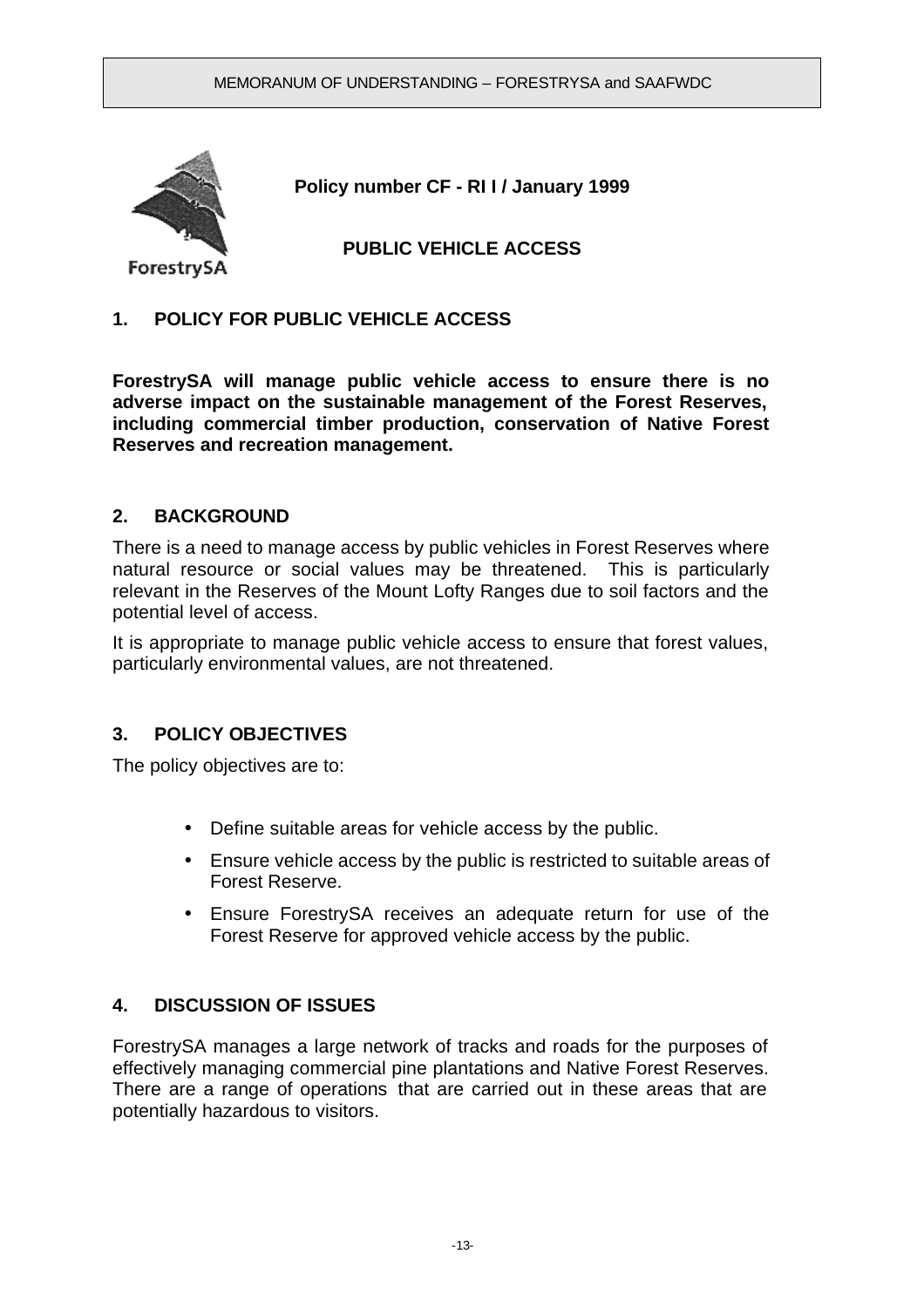In addition, the tracks and roads are generally designed for limited access, although well designed logging tracks can sustain relatively high levels of use throughout the year.

ForestrysA also provides for a range of non-motorised forest based recreational activities. These activities are not generally compatible with motor vehicle activities, except where they are used in support roles.

Therefore, ForestrysA will allow access for public vehicles (1) provided areas where there are forest operations occurring are avoided where practical or appropriate and (2) where general access to key community sites is required, such as major picnic and camping sites. These latter areas will generally have maintained roads suitable for all weather two wheel drive vehicle access. All other areas of Forest Reserve may have restricted access for privately owned vehicles, particularly where environmental constraints apply or access is incompatible with other forest activities such as grazing leases.

Tracks and roads generally available to the public may be closed at short notice for environmental protection or public safety purposes.

This policy will be managed by the placement of fences, gates and signs around restricted areas, with education and the use of law enforcement as required.

Where permission is granted for private vehicle access to restricted areas to conduct a recreational activity, it will be subject to the same conditions listed for Motor Sport events (CF - R12), unless otherwise agreed by the Forest Ranger. A fee may be applied for such access. All vehicle access in restricted areas will need to be environmentally acceptable.

All roads and tracks in the Forest Reserves are considered to be public roads for the purposes of the Road Traffic Act, 1961. For this reason, all vehicles using these tracks must be registered and roadworthy, and all drivers suitably licensed.

# **5. STRATEGIES FOR IMPLEMENTATION**

- Maintain the permit system for approval of access to restricted areas of Forest Reserve.
- Maintain adequate signs and fences around restricted areas.
- Provide information to the public on suitable areas for public vehicle access
- Monitor compliance of access restrictions through education, patrolling, and law enforcement.
- Liaise with relevant motoring organisations on the implementation and monitoring of the policy.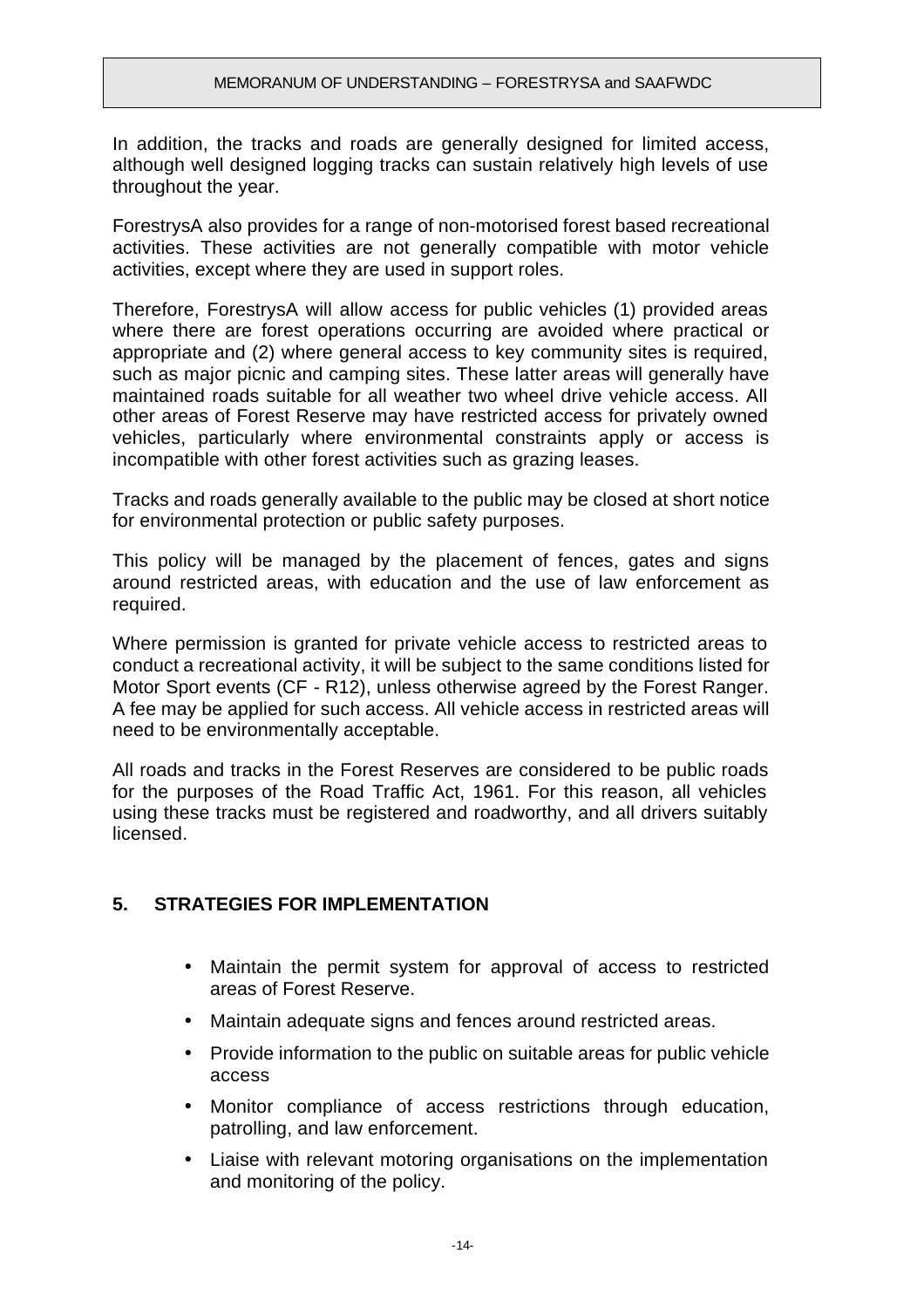# **6. RELEVANT LEGISLATION**

- Forestry Act 1950
- Road Traffic Act, 1961.

# **7. RELATED POLICIES**

- CF-C1 Community Use
- CF-C4 Law Enforcement
- CF-R2 Day Visitors
- CF-R12 Motorsport in Forest Reserves

# **8. REVIEW**

# **Review August 2001**

# **Approved**

Ian B Millard **GENERAL MANAGER, FORESTRYSA DEPARTMENT FOR ADMINISTRATIVE AND INFORMATION SERVICES**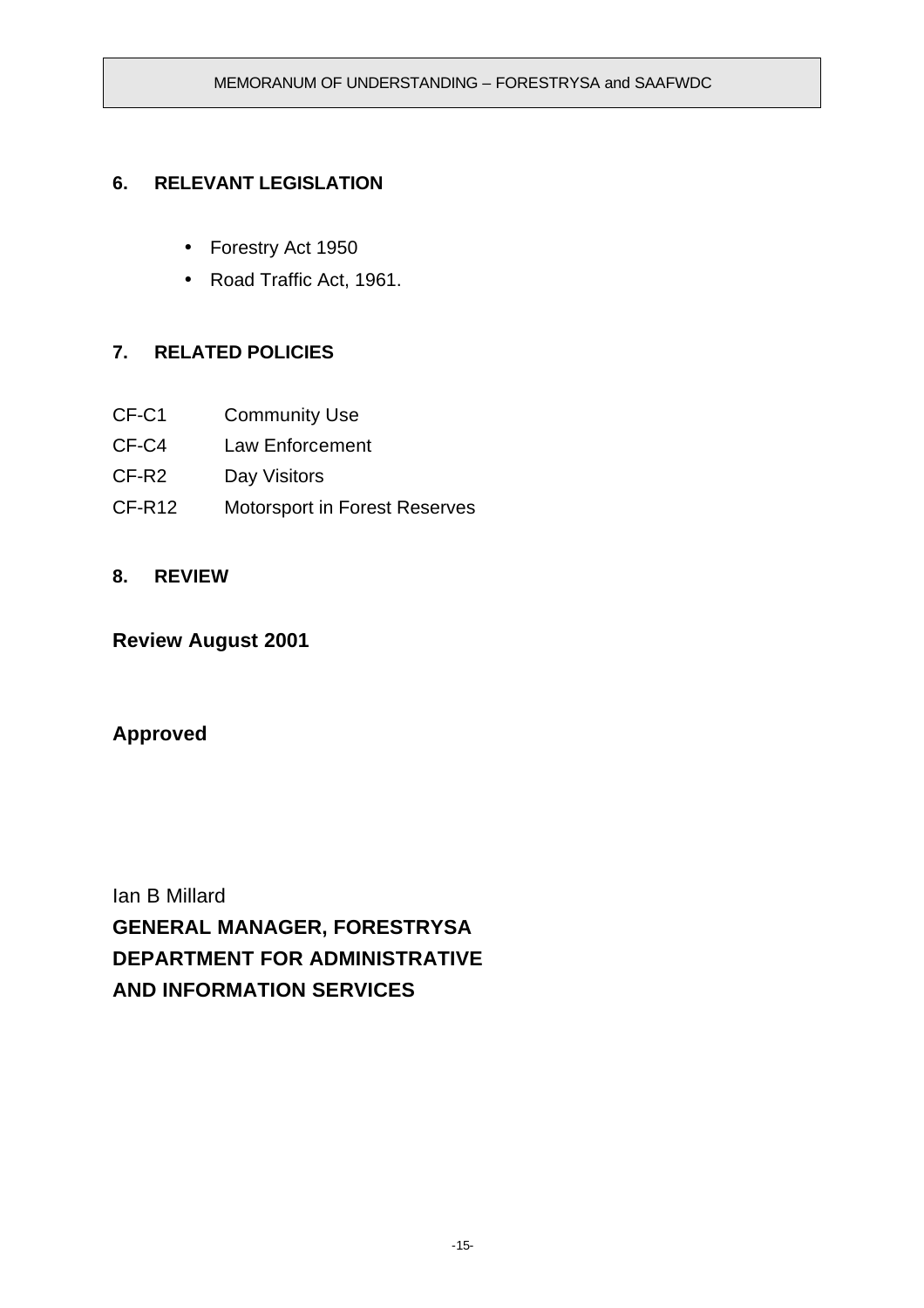MEMORANUM OF UNDERSTANDING – FORESTRYSA and SAAFWDC

# **APPENDIX C Community Forestry Policy number CF - R12 'MOTOR SPORT' December 1998**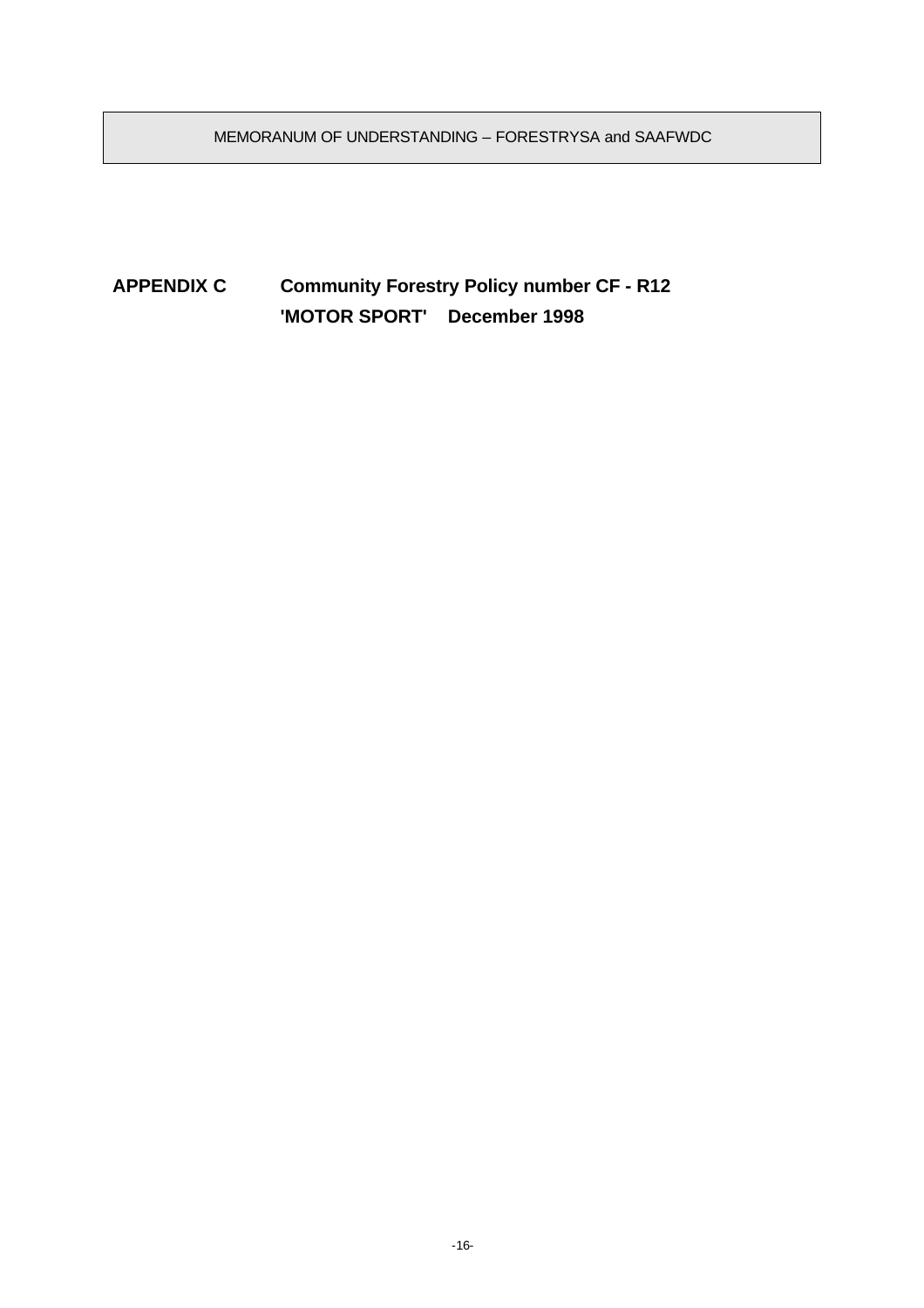

**Policy number CF - R12 December 1998**

**MOTOR SPORT**

# **1. POLICY FOR MOTOR SPORT**

ForestrySA will permit approved and regulated motor sport events provided there is no adverse impact in the sustainable management of the Forest Reserves, including commercial timber production and the conservation of Native Forest Reserves.

# **2. BACKGROUND**

Forest Reserves have been used as venues for motor sport for many years. This has involved the staging of several large car rallies and motorcycle events each year. In recent years, the larger rallies have continued, but substantial decline has occurred with regard to motorcycle events. There has been additional interest in new forms of motor sport - such as micro rallies, rally sport promotion days, rally practicing and vehicle dealer promotions

ForestrySA has maintained strict controls on motor sport activities in Forest Reserves. Fees for motor sport events in the Forest Reserves were introduced in 1990 to cover the costs of managing the events.

# **3. POLICY OBJECTIVES**

The objectives of this policy are to:

- Sustainably manage motor sport activities within the Forest Reserves;
- Prevent damage to forest assets and the environment from motor sport;
- Require that organisers accept and manage public safety during motor sport events;
- Ensure ForestrySA receives an adequate return for use of the forest for motor sport activities.

# **4. DISCUSSION OF ISSUES**

Forests are important places for rally motor sport in South Australia. Much of the appeal of the Forests Reserves is due to:

- having significant areas under the management of a single agency;
- large areas being available under certain conditions;
- the availability of a large number of well-made tracks;
- having attractive places in which to participate.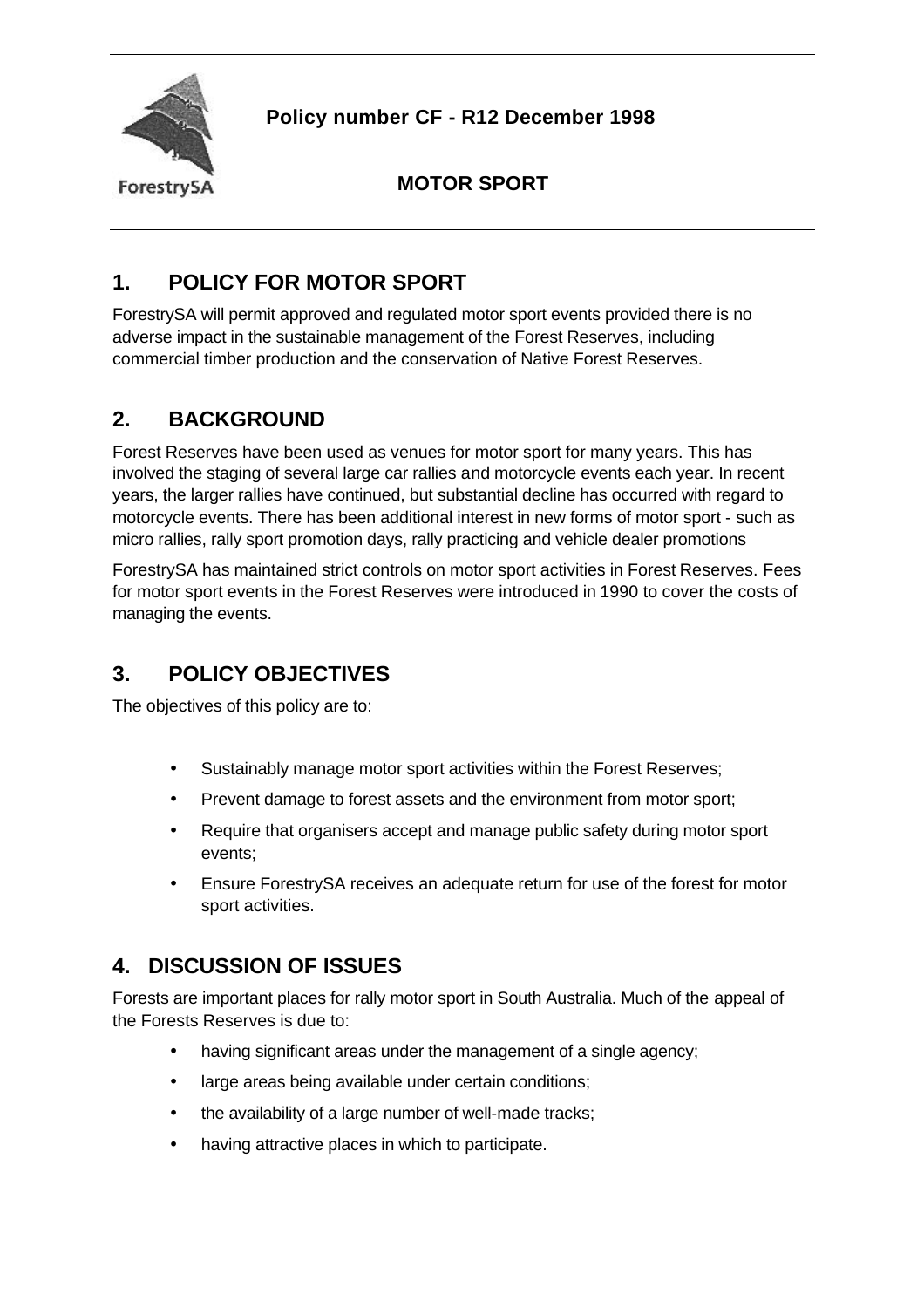In some areas, closer settlement and more restrictive council attitudes have reduced the amount of land outside of Forest Reserves available for rallying. In this environment, it is expected that the demand for motor sport on Forest Reserves will increase.

Motor sport will generally be permitted within Forest Reserves, including the limited number of Native Forest Reserves listed in Appendix II, providing that a number of conditions are met by the organisers to the satisfaction of ForestrySA. These conditions are included in Appendix I : Standard Conditions of Use. Key issues to be addressed include:

- public safety;
- minimisation of damage to the environment and forest assets;
- timely and effective restoration of damaged areas;
- effective event planning and implementation;
- responsibilities of the event organisers;
- adequate financial return for the use of the forest.

If the conditions are met, it is anticipated that

- up to two major car events, endorsed by CAMS, can be held each twelve months in the combined Mount Lofty Ranges Forest Reserves;
- up to one major and one minor motorcycle event, endorsed by Motorcycle Australia may be held in the combined Mount Lofty Ranges Forest Reserves;
- up to three major and five minor car events, endorsed by CAMS, can be held each twelve months in the combined South East Forest Reserves.

For the purposes of this policy, a major event is one where there is a significant impact on the forest and may involve multiple laps by a large field of entrants covering a significant area of Forest Reserve. A minor event generally has a limited impact on the forest Reserve and may have a restricted field of entrants traversing a small area of forest.

Additional infrequent minor events can be considered at ForestrySA's discretion. These may include the following:

- Vehicle Demonstration Events conducted for commercial purposes by vehicle manufacturers and dealers.
- Rally Practice sessions prior to an event.
- Motor sport Promotion Events conducted as part of a broader motor sport program.

It is expected that these events will be professionally managed to ensure that ForestrySA assets and the community are protected from any impacts of the event. In particular, ForestrySA supports the concept of accreditation of race officials.

In managing motor sport events it is important to ensure that long term damage to the forest environment, including tracks, is prevented. This requires close consultation between ForestrySA staff and motor sport organisers.

| Policy for Motor sport |            | CF-R12 / Dccember, 1998 |
|------------------------|------------|-------------------------|
|                        | FD 98/0059 |                         |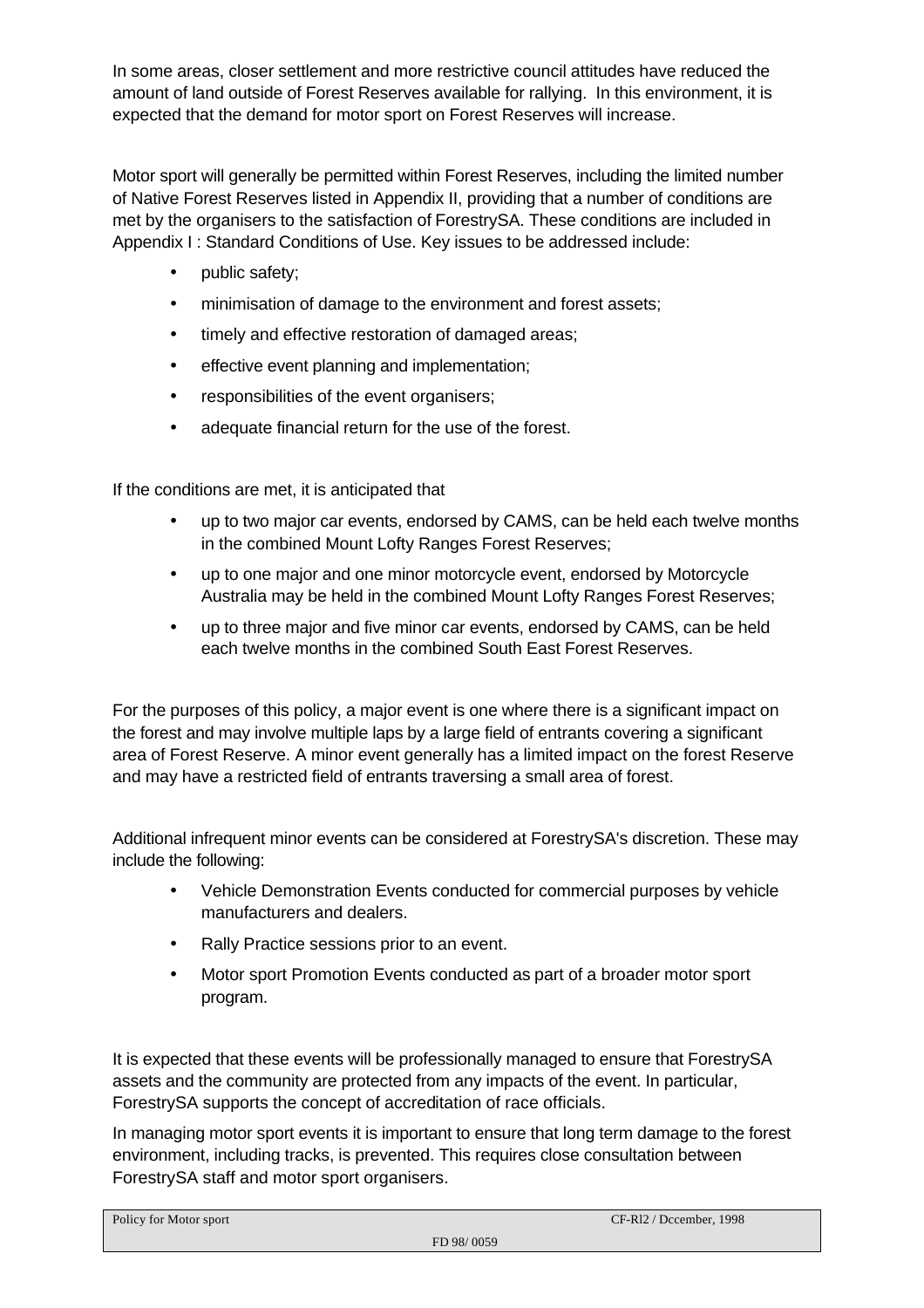Forest Reserves are closed to the public on days of declared Total Fire Ban. It is desirable that event organisers schedule events outside the fire danger season wherever possible. Appendix Ill details the issues that need to be considered when a day of Total Fire Ban is declared.

# **5. STRATEGIES FOR IMPLEMENTATION**

- Maintain the motor sport event approval system.
- Review locations for motor sport events to minimise impacts.
- Monitor the direct and indirect costs of managing motor sport on the Forest Reserves.
- Continue to recognise the role of CAMS as a peak body in organising major car rally events and Motorcycle Australia as a peak body in organising motorcycle events in Forest Reserves.
- Liaise With motor sport organisations generally on policy matters.
- Liaise with stakeholders, including key Plantation Products personnel, and other forestry landowners on the implementation of the Policy.
- Review event fees for motor sport within Forest Reserves annually.
- Monitor compliance with ForestrySA Standard Conditions of Use, including effective follow up after events to ensure damage is repaired.

# **6. RELEVANT LEGISLATION**

Forestry Act 1950 and subsequent Regulations

# **7. RELATED POLICIES**

- CF C1 Community Use Policy
- CF C4 Law Enforcement Policy

# **8. REVIEW**

30 June 2001

Approved *Ian B Millard* **GENERAL MANAGER, FORESTRYSA DEPARTMENT FOR ADMINISTRATIVE AND INFORMATION SERVICES** *29/1/99*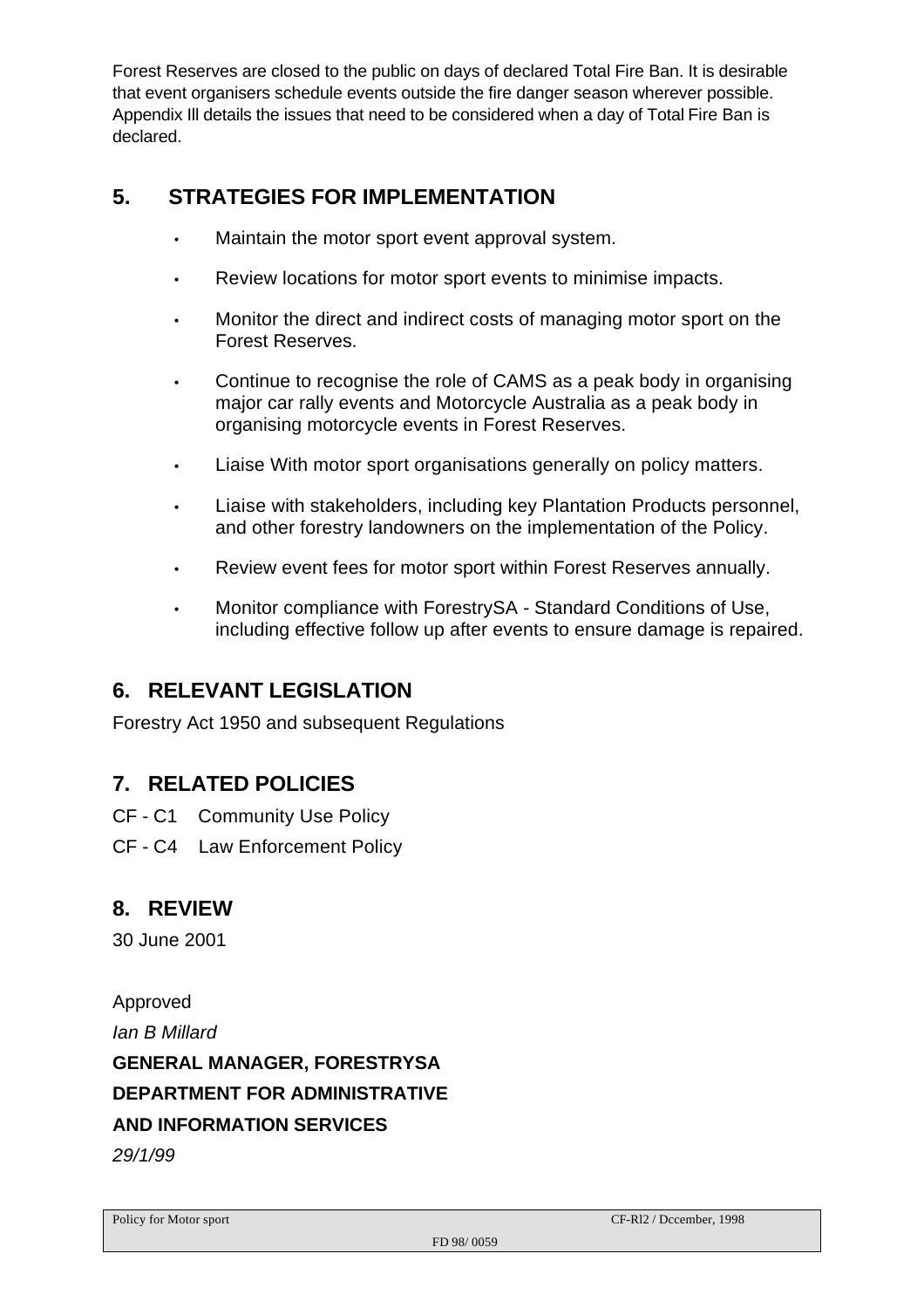(As at April 2000)

# **1. APPLICATIONS FOR EVENTS**

- 1.1. Event Organisers must complete and submit for approval a standard ForestrySA Event Application. For competitive events this must be submitted to ForestrySA at least three months before the proposed event.
- 1.2. ForestrySA must grant approval for the event before any publicity is permitted.

# **2. PERMITTED EVENT TIMES**

- 2.1. Events are not normally conducted during the period 1 December to 31 March.
- 2.2. Preferred event period is from late winter till late spring.
- 2.3. Any event may be cancelled by the Manager, Community Services in consultation with the local Forest Ranger where, on the day of the event, a significant fire danger exists, or at any time where there is seen to be a threat to public safety or damage to forest property arising from the event.

# **3. GOVERNMENT STATUTORY REQUIREMENTS**

- 3.1. The Minister for Government Enterprises is to be specifically indemnified for \$10,000,000 Public Liability Cover. Evidence to be provided to the Forest Ranger before the event.
- 3.2. All drivers to hold current Driver's Licences.
- 3.3. All vehicles should be registered, insured and roadworthy \*.

# **4. ROUTE AVAILABILITY**

- 4.1. Route to be approved by Recreation, Harvesting and Operations sections of ForestrySA.
- 4.2. No access to areas required for essential forest operations, unless it can be guaranteed that any repairs are effected in time to allow continued forest operations.
- 4.3. Routes should avoid harvesting areas.
- 4.4. No access to areas where public safety cannot effectively be guaranteed.
- 4.5. Routes should generally traverse forest tracks, although routes through plantations may be approved where damage can be minimised.

<sup>\*</sup> The only exception to this requirement are the events organised by the Millicent Sand Buggy Club in the South East of South Australia where Offroad vehicles accredited by CAMS are permitted.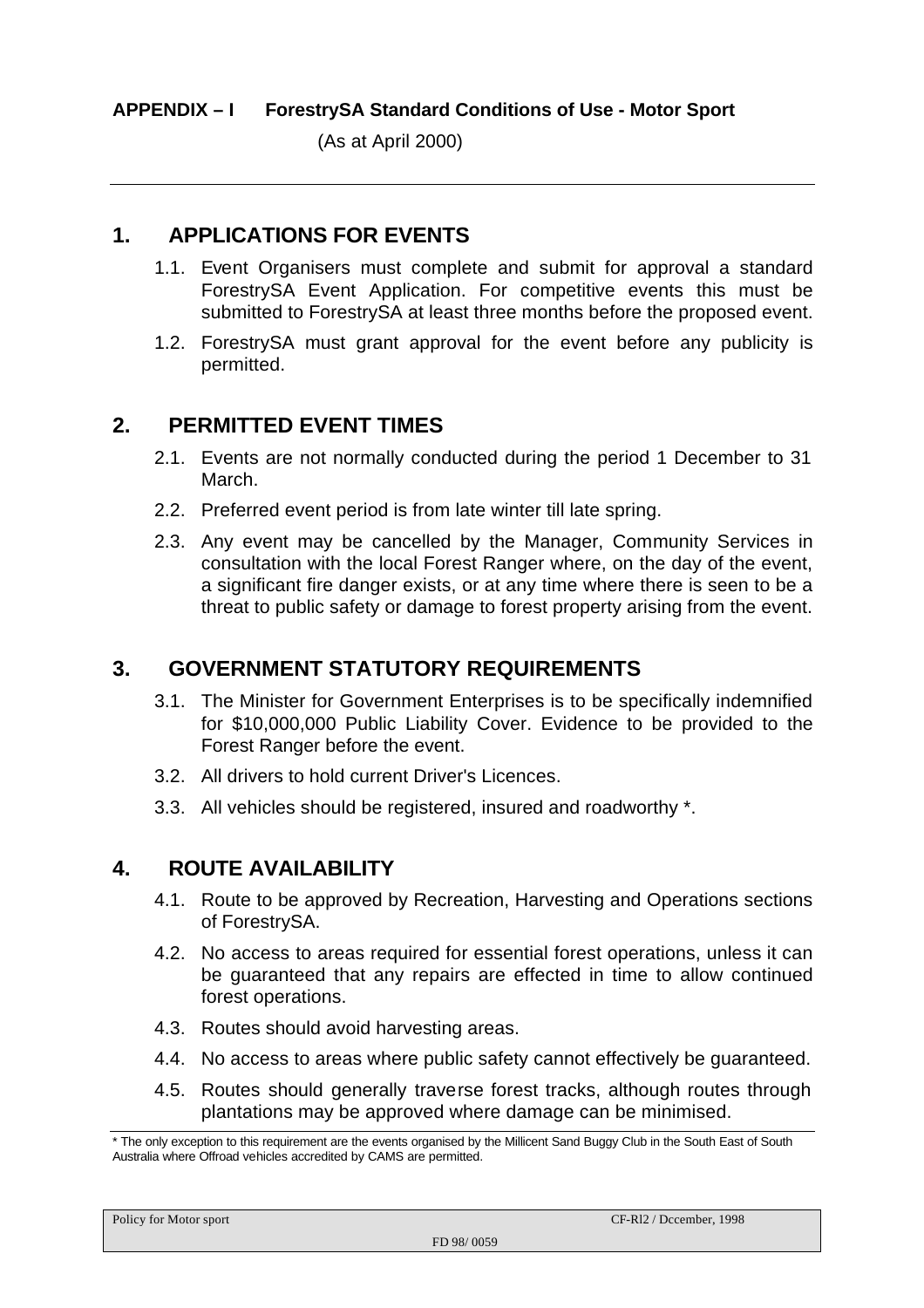# **5. ENVIRONMENTAL REQUIREMENTS**

- 5.1. No access through quarantine areas or Native Forest Reserves (unless listed in Appendix II).
- 5.2. No access to areas which may cause a dust or noise nuisance to forest residences or neighbours.
- 5.3. Routes near reservoir high water marks should comply with existing SA Water guidelines.
- 5.4. Routes should avoid first and second order streams.

# **6. SAFETY REQUIREMENTS**

- 6.1. Event Organisers will be responsible for all matters of public safety and control in relation to the event.
- 6.2. Local CFS to be advised and involved where appropriate.
- 6.3. Fire extinguishers to be provided.
- 6.4. First Aid back-up to be provided.
- 6.5. Where necessary, Safety Marshals in attendance to control spectators and ensure safety standards are met.
- 6.6. Adequate mobile phone or radio communications.
- 6.7. Warning signage at appropriate points. Specifically 'Caution' signs where other forest users are likely to access route.
- 6.8. For motor sport events, bunting to be used to define route and to close off other tracks.
- 6.9. All rubbish to be removed, area and surrounds to be left as found.
- 6.10. Toilet facilities to be provided if groups of 20 or more are expected where no public toilets exist.

# **7. OTHER FORESTRYSA REQUIREMENTS**

- 7.1. Motor sport Event Organisers shall advise all neighbours in the general vicinity of the route at least t~~6 weeks prior to the event. A list of all neighbours contacted shall be available to ForestrySA if requested.
- 7.2. Route to be inspected before the event by the Forest Ranger and the organiser, and at the first practical time after the event to ascertain any repairs deemed necessary.
- 7.3. Arrangements for undertaking potential repair work are to be agreed prior to the event.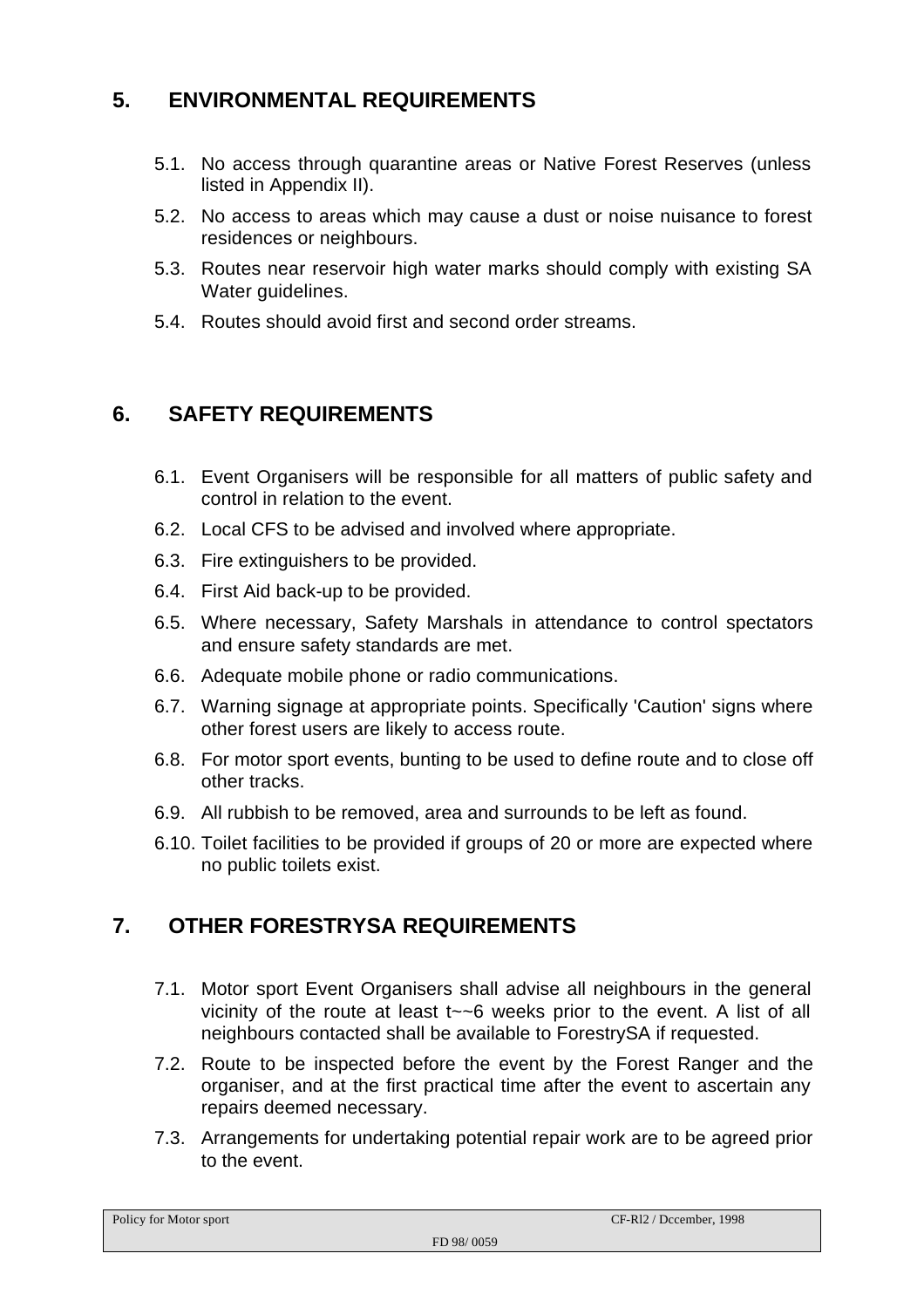- 7.4. No signs, flags or bunting are to be nailed to trees.
- 7.5. All temporary structures, signs, flags, bunting and litter to be removed within one week of the event, unless otherwise agreed.

# **8. FORESTRYSA EVENT FEES (as at April 2000)**

- 8.1. Competitive motor sport 30c per km:per vehicle for first 25kms travelled, plus I0c per km per vehicle thereafter.
- 8.2. Non-competitive motorsport A fee of up to \$400 per day.
- 8.3. Recreational \$5 per vehicle per day.
- 8.4. Event Fees are to be paid no later than two weeks post-event.
- 8.5. The cost of all repairs carried out by ForestrySA will be recovered from event organisers and may be billed up to 12 months after event.
- 8.6. Additional fees apply for commercial photography, film or video production.
- 8.7. ForestrySA may require a bond be paid prior to an event. This bond may in full or in part be surrendered in respect to track damage.

# **9. FURTHER CONDITIONS OF USE**

[Note any local requirements]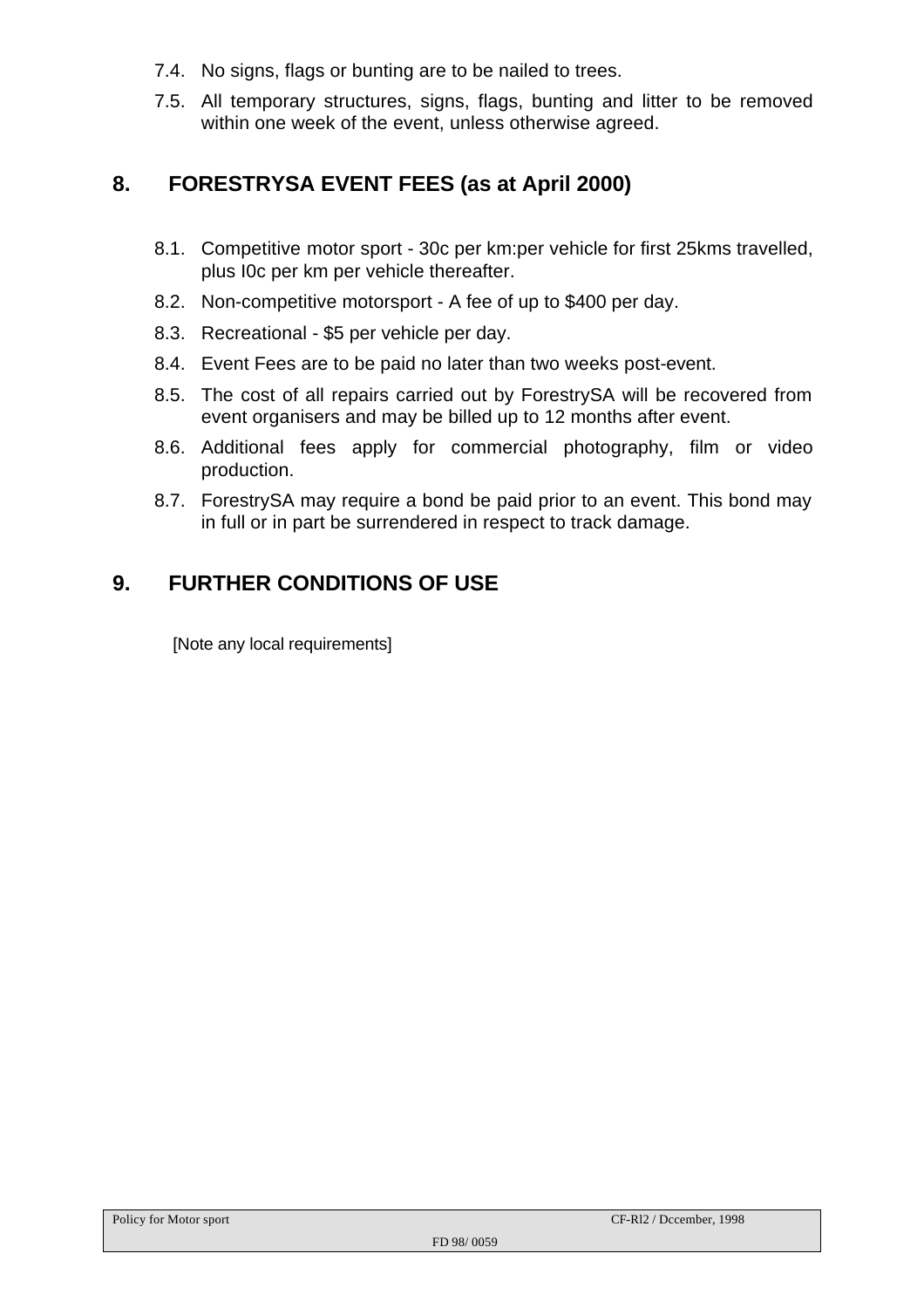The Native Forest Reserves listed here are available for limited motor sport events under the following conditions:

- the agreed route avoids locations with flora or fauna of significant conservation value;
- travel is on made tracks only;
- the event is subject to the normal terms and conditions of motor sport activities.

Breaks surrounding the Native Forest Reserves are generally available, subject to normal terms and conditions.

#### *Northern Forests*

No Native Forest Reserves available

#### *Mount Lofty Ranges Forests*

Tower Hill Waterholes Walpole Road Mount Pleasant Knott Hill Christmas Hill

#### *South East Forests*

Kays Native Wells Nangwarry Windy Hill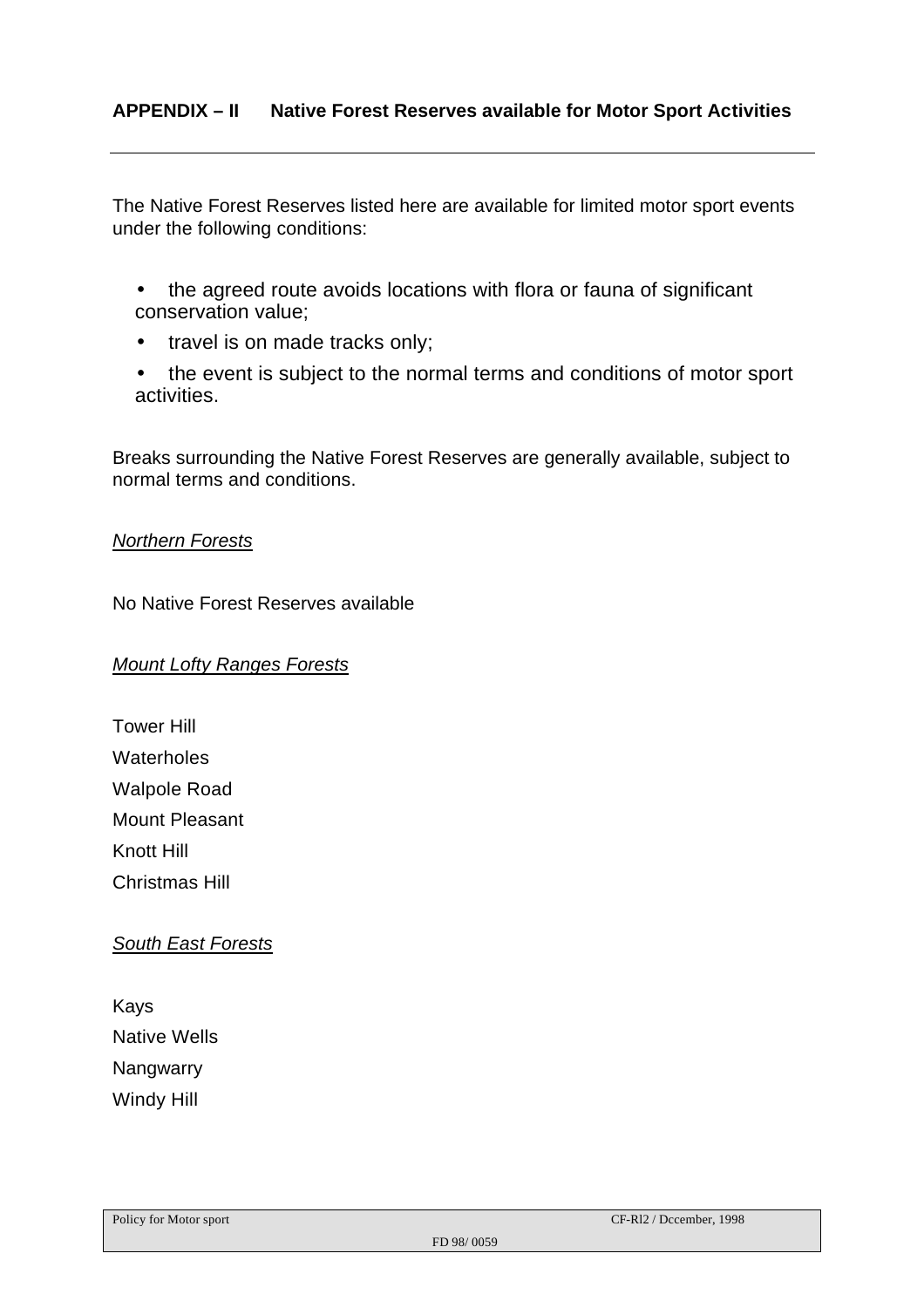Forest Reserves are closed to the public on days of declared Total Fire Ban. Approval to enter on such days for the purposes of a conducting a preplanned motor sport event may be given in extenuating circumstances by the Manager, Community Services in consultation with the Regional Fire Duty Officer and the local Forest Ranger. The issues considered in granting approval include:

- the level of fire danger forecast;
- the route (or part of it) in relation to the risks of fire starting, spreading and endangering life or property (including event competitors, officials and spectators);
- the availability of fire suppression forces ForestrySA and CFS volunteer brigades (the latter as arranged by the event organiser);
- the ability of competitors, officials and spectators to comply with provisions of the Country Fires Act 1989 and Regulations thereto, and;

the status of the event and the time of day for the running of forest stage(s).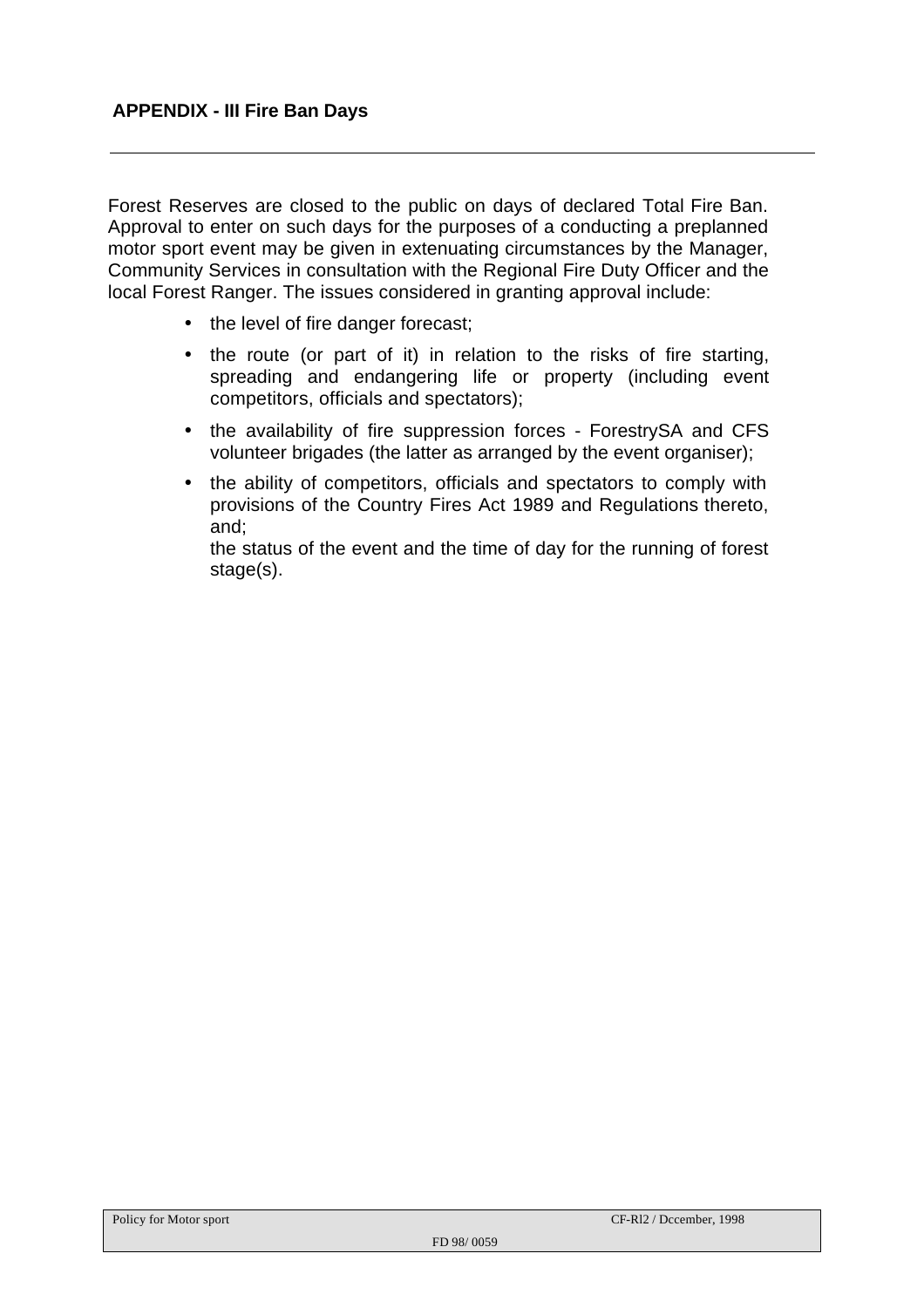**APPENDIX D Community Forestry Policy number CF - 23 '***VOLUNTEERS'* **February 1998**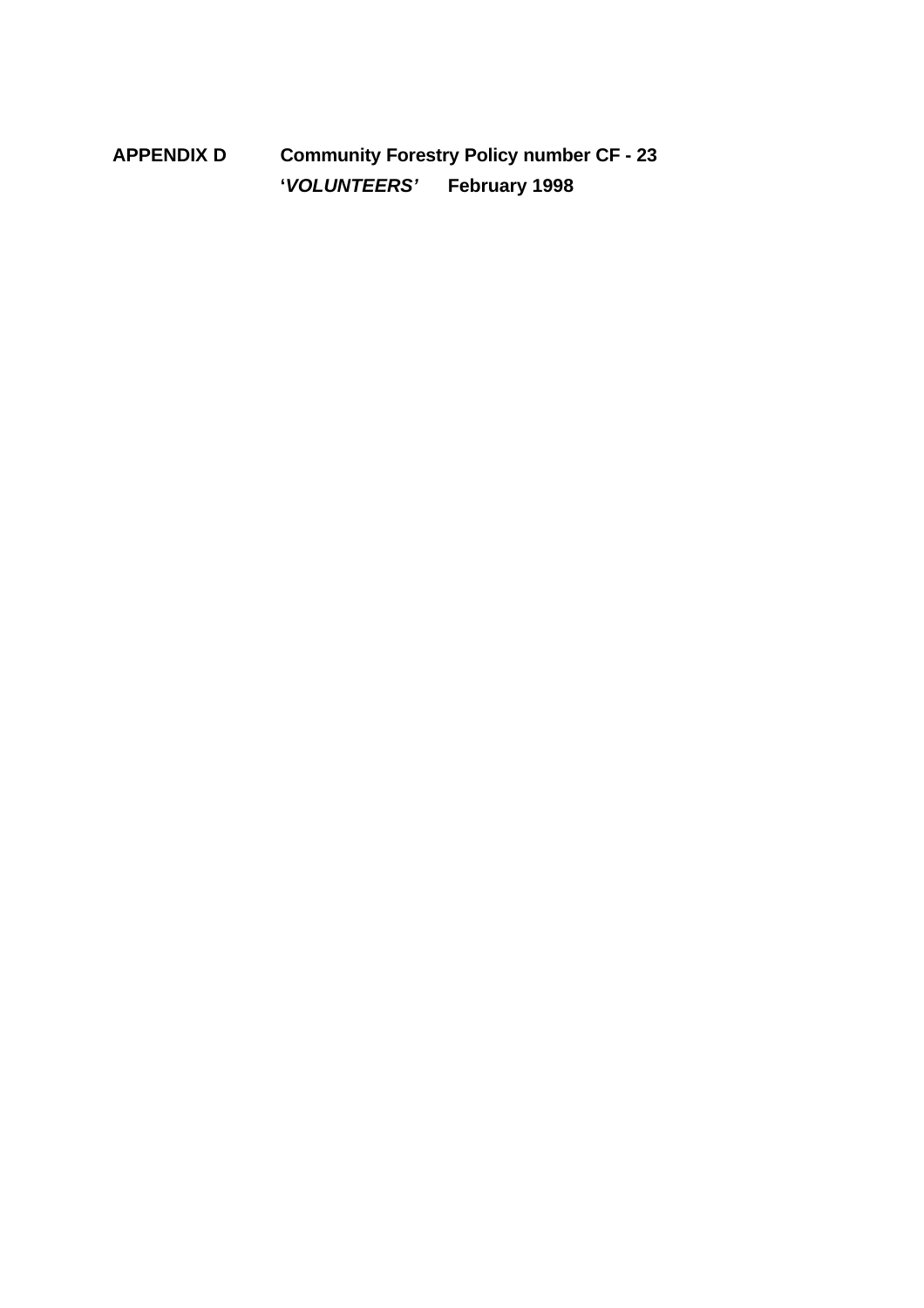

**Policy number CF – C3 February 1998**

ForestrySA

# **VOLUNTEERS**

# **1. POLICY**

**ForestrySA encourages volunteers and volunteer groups to become involved in activities that meet the aims and objectives of improving the State's Forest Reserves for conservation and community use. Volunteer participation in a range of these activities will allow ForestrySA to extend its services to, and links with, the community.**

**ForestrySA will support a volunteer organisation, known as the "Friends of the Forests", and will coordinate voluntary support from a range of other relevant organisations.**

# **2. BACKGROUND**

**ForestrySA** recognises the valuable contribution that volunteers and volunteer groups can make to the management of the Native Forest Reserves, and of community use in all Forest Reserves, in South Australia.

Activities by volunteers in the past have included undertaking flora and fauna surveys, the removal of pine regeneration from native forest and the removal of rubbish from inaccessible areas.

Recognising the contribution that volunteers can make to the management and maintenance of the State's Forest Reserves, ForestrySA's policy on volunteers is as follows:

# **3. POLICY OBJECTIVES**

### **Scope of the Volunteer Policy**

The ForestrySA volunteer policy embraces a broad range of functions primarily supported by the "Friends of the Forests". These include:

- setting up locally based "Friends" teams
- students undertaking project work;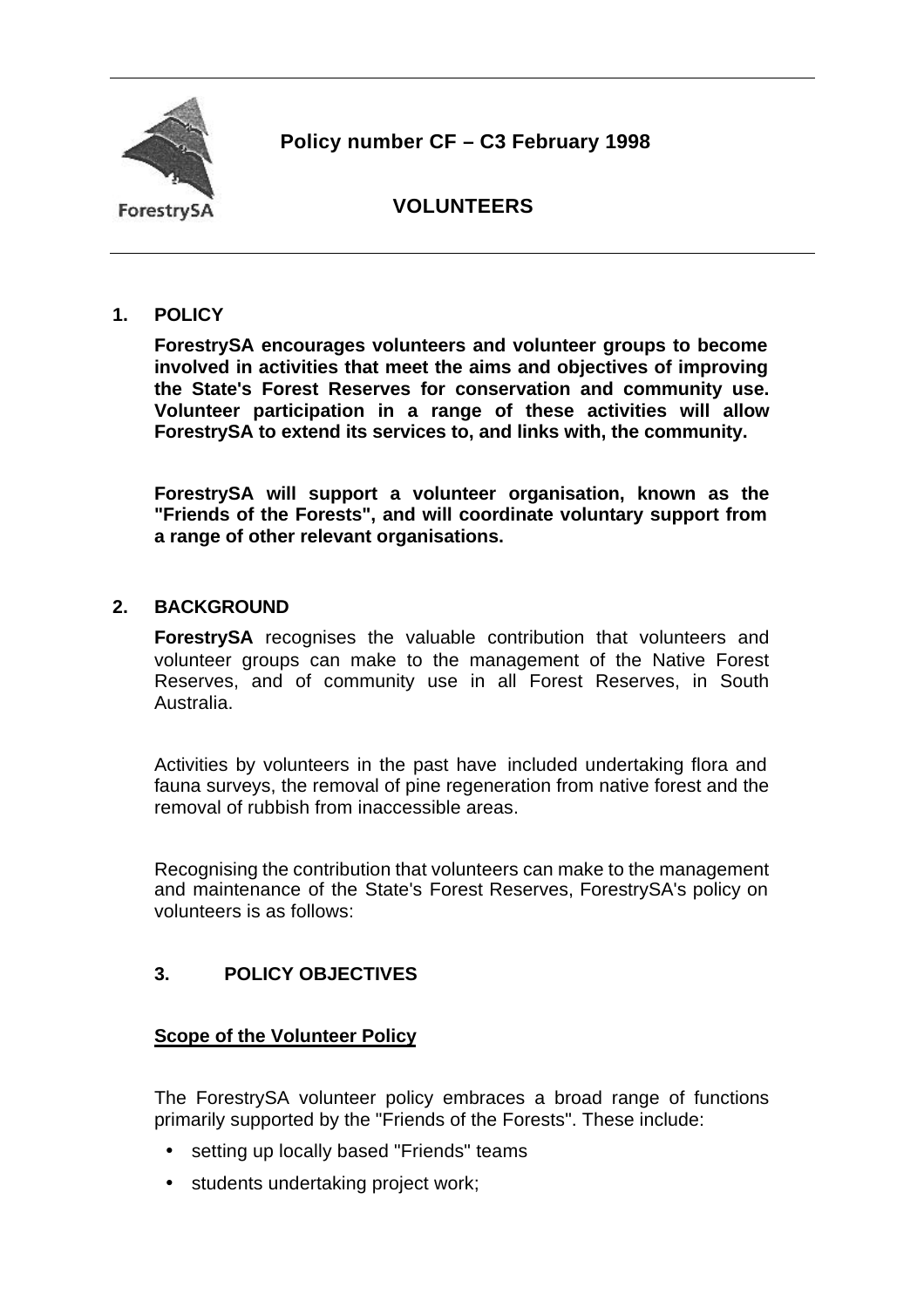- schools developing a close working relationship with a part of the forest;
- conservation groups undertaking studies, information collection and a range of projects

This policy does not include arrangements with the Country Fire Service and their volunteers as these are subject to separate arrangements. The policy also excludes all decisions and operations in respect to ForestrySA's commercial operations, including the establishment, maintenance and harvesting of plantation products, both hardwood and softwood.

# **Benefits of involving Volunteers**

The potential benefits of involving volunteers include:

- encouraging community participation supporting the management of the conservation and recreational areas of the forests
- promotion of the native forests as a community asset
- promotion of ForestrySA's active native forest management practices to the community in conserving biodiversity
- carrying out of native forest works programs suitable for volunteers
- extend the services available to the community in the forests
- providing the opportunity for the community to appreciate and understand the commercial, conservation and environmental values of forests
- providing opportunities to attract external funding for community based programs
- providing the opportunity for volunteers to participate in maintaining a local resource

# **Organisational Commitment of Involving Volunteers**

The organisational commitment of involving volunteers include:

- maintaining a high level of commitment by staff and management to the volunteer program
- ensuring sufficient resources are available to manage volunteers effectively
- ensuring outputs from volunteer work is of acceptable standard
- ensuring volunteers are viewed as an integral part of Community Forestry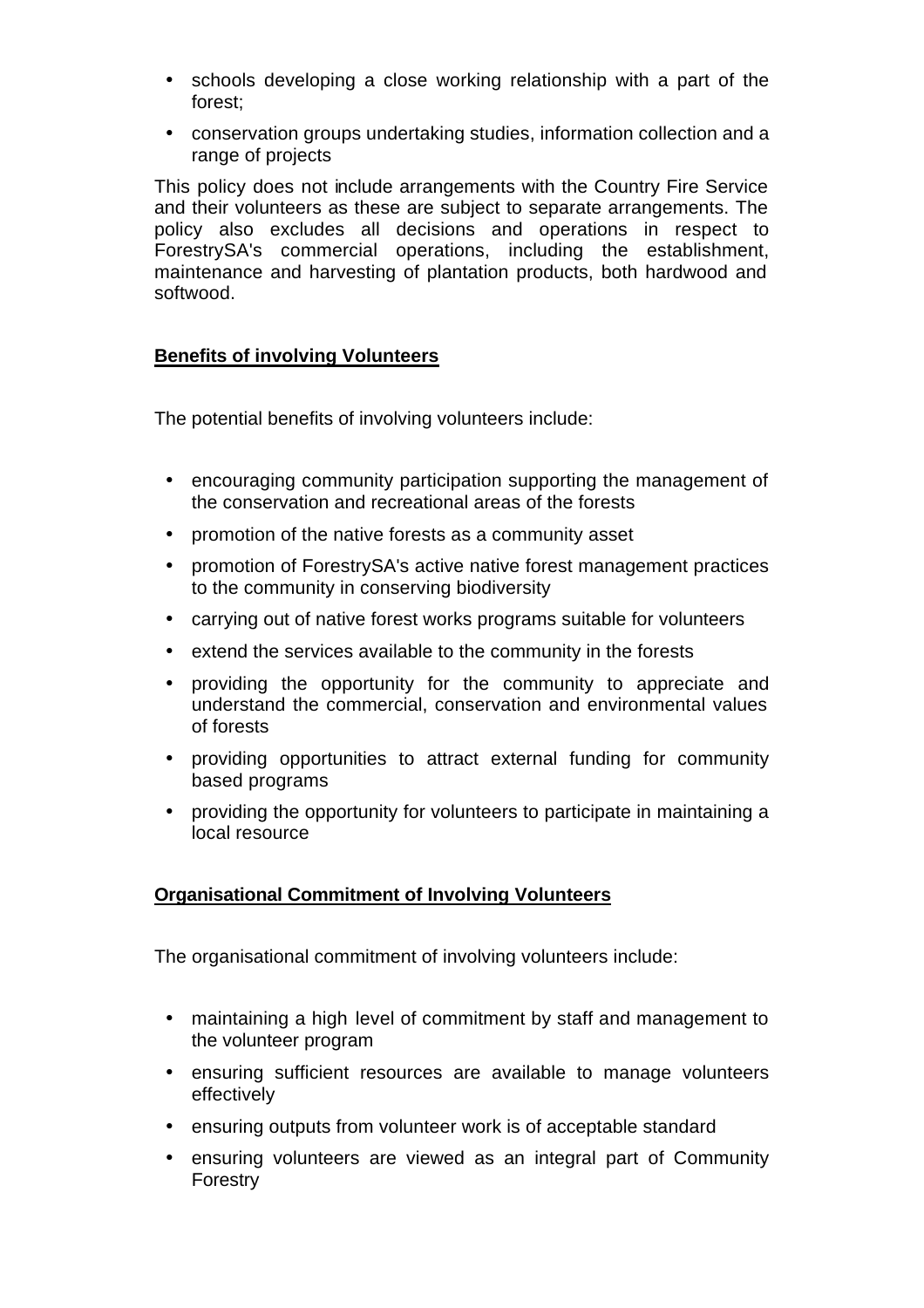- ensuring volunteers receive suitable induction and training in OHSW issues
- ensuring an adequate public liability arrangement is maintained.
- ensuring ongoing meaningful work is available to be performed
- ensuring that the roles of management and volunteers are clearly defined
- ensuring close consultation with employees and Unions to ensure volunteer work complements, not reduces, paid work undertaken by employees.

# **Work Opportunities for Volunteers**

Volunteers can participate in the Volunteer Program in one of two ways by:

- *1.* joining the "Friends of the Forests" and undertaking work as an individual or working in a local Friends' team;
- 2. joining existing groups which are undertaking specific works.

Activities undertaken as part of the Volunteer Program will be based on the priorities identified in the Native Forest Management Plans or in the Recreational Management Plans.

Listed below are examples of activities available for volunteers and groups:

- Carrying out revegetation works
- Undertaking flora and fauna surveys
- Giving guided tours, with specific or non-specific interpretative information eg for school groups, tourists,
- Erecting interpretative signage
- Maintaining walking tracks
- Control of pine regeneration and woody weeds in conservation areas
- Providing information at Information Centres
- Carrying out information and data collection
- Documenting and preserving the history of the forests
- Removing rubbish from conservation areas

### **Management Structure for Volunteers**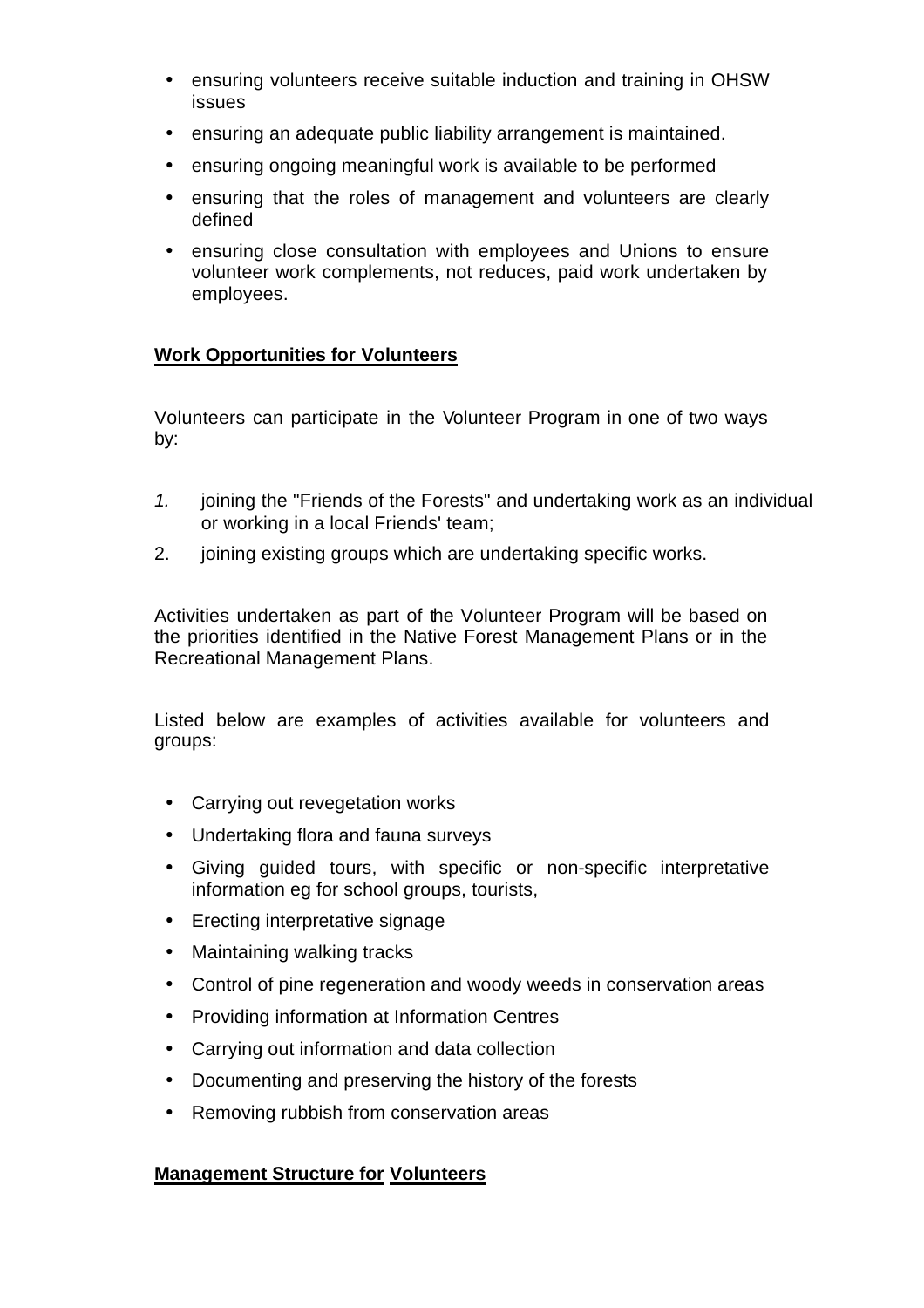An organisational chart showing the position of the Volunteer Manager, and associated groups, is given in Chart *1.* A Structural chart is shown in Chart 2.

Individuals and Groups working as volunteers will be managed through the Volunteer Manager, and liaise with local staff responsible for the local works program. The Volunteer Manager will be assisted by Volunteer Coordinators.

The Volunteer Manager will maintain a central register of volunteers involved with ForestrySA

# **4. STRATEGIES FOR IMPLEMENTATION**

#### **Roles in Volunteer Program**

#### Management

The key role of management is to ensure that the Volunteer Program is recognised as an accepted function of ForestrySA's Community Forestry Section and is sufficiently resourced to undertake a range of activities to enhance the delivery of conservation and recreation programs.

#### Employees

The key role of ForestrySA employees is to work co-operatively with volunteers to achieve a range of outcomes that result in the achievement of Community Forestry objectives.

#### **Volunteers**

The key role of Volunteers is to undertake a range of appropriate activities required by management that increase the effectiveness of the delivery of Community Forestry services.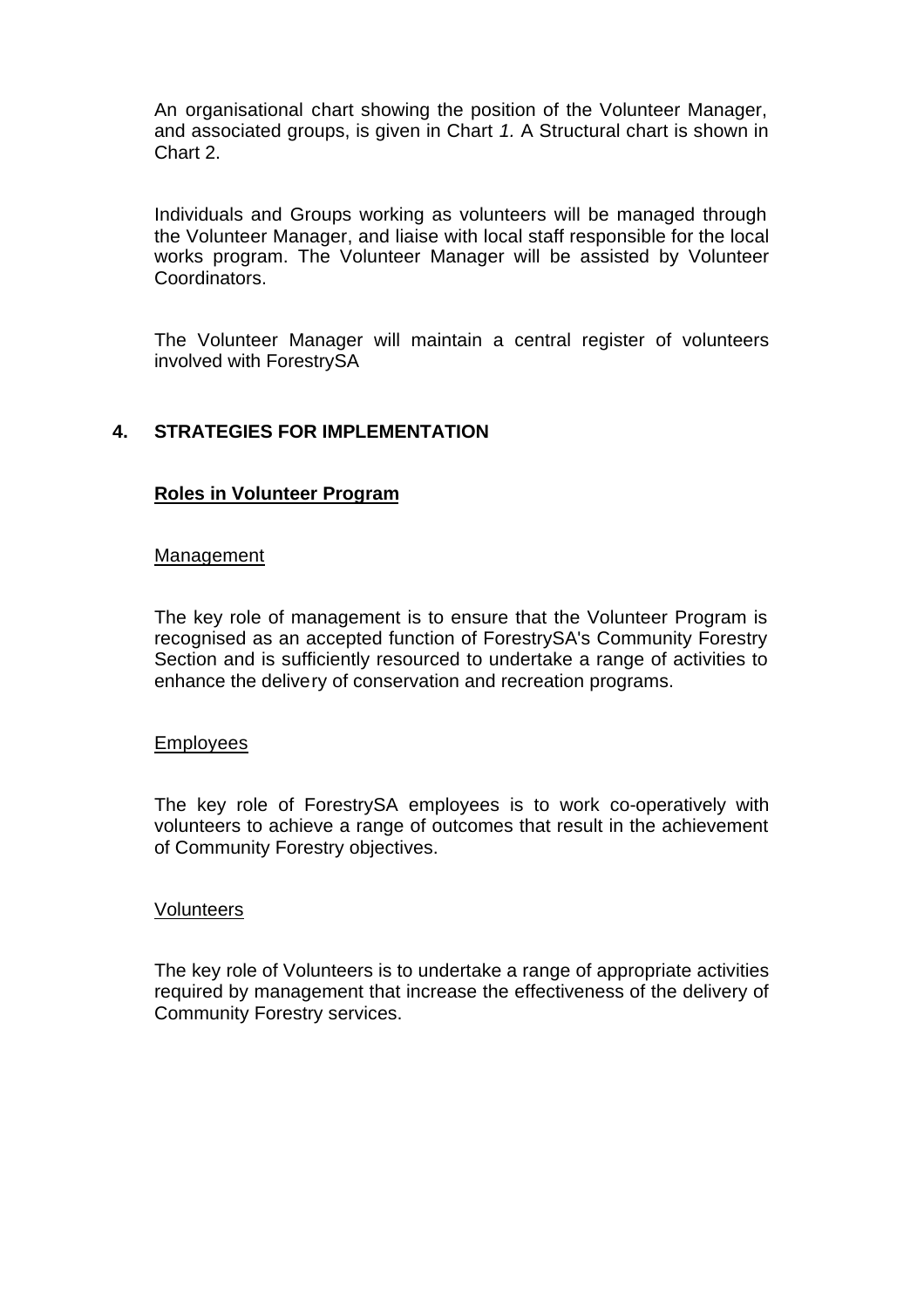# **Rights and Responsibilities**

### Management Rights

Forestry SA Management has the right to:

- determine work priorities for the areas it manages;
- select volunteers who are competent and qualified to undertake the tasks required;
- allocate tasks to appropriately qualified personnel;
- ensure safe work procedures are developed, reviewed and followed;
- keep records of the contribution of volunteers.

### Management Responsibilities

ForestrySA Management has a responsibility to:

- ensure the Volunteer Program is effectively resourced
- ensure volunteers do not replace paid staff
- ensure tasks for volunteers are clearly defined
- support volunteers as unpaid staff
- provide a safe work place
- ensure volunteers are adequately trained in safe work procedures
- provide meaningful work to volunteers
- ensure appropriate procedures are in place for recruitment and evaluation of volunteers, communications with volunteers, and for dealing with grievances.
- pay for materials used in volunteer programs

### Volunteer Rights

Volunteers have the right to:

- undertake activities in a safe workplace.
- be given suitable induction and training in the tasks required
- carry out meaningful work that contributes to the provision of services by ForestrySA to the community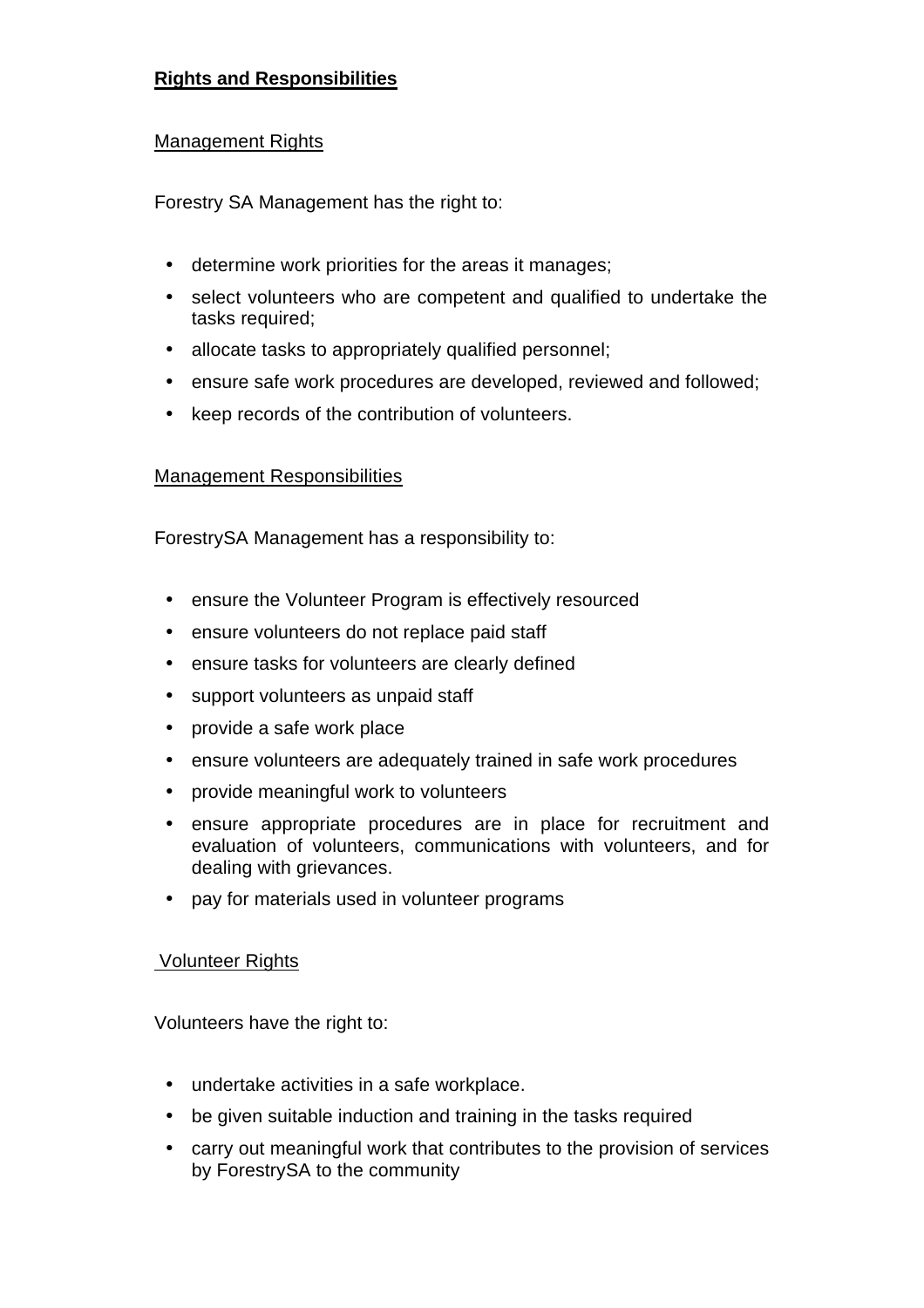- have their roles and tasks clearly defined
- be selected on ability and skills for the task
- appropriate insurance cover

#### Volunteer Responsibilities

Volunteers have a responsibility to:

- work within the ForestrySA structure and guidelines
- undertake tasks approved by ForestrySA
- follow safe work-procedures, including not endangering themselves or others
- ensure sensitive material remains confidential
- communicate regularly with their supervisor on any issues affecting, or likely to affect, their ability to work.
- not undertake work for which they are not trained.

### **Procedures**

A number of procedures are required to support the Volunteer Program. These include:

Activity Selection

Recruitment and Selection

Induction and Training

Evaluation of Volunteer Projects

Grievance Management

Setting up Friends Groups

These procedures will be contained in the Standard Operating Procedures Manual

### **5. RELEVANT LEGISLATION**

The relevant legislation includes: Forestry Act 1950 Occupational Health, Safety & Welfare Act 1986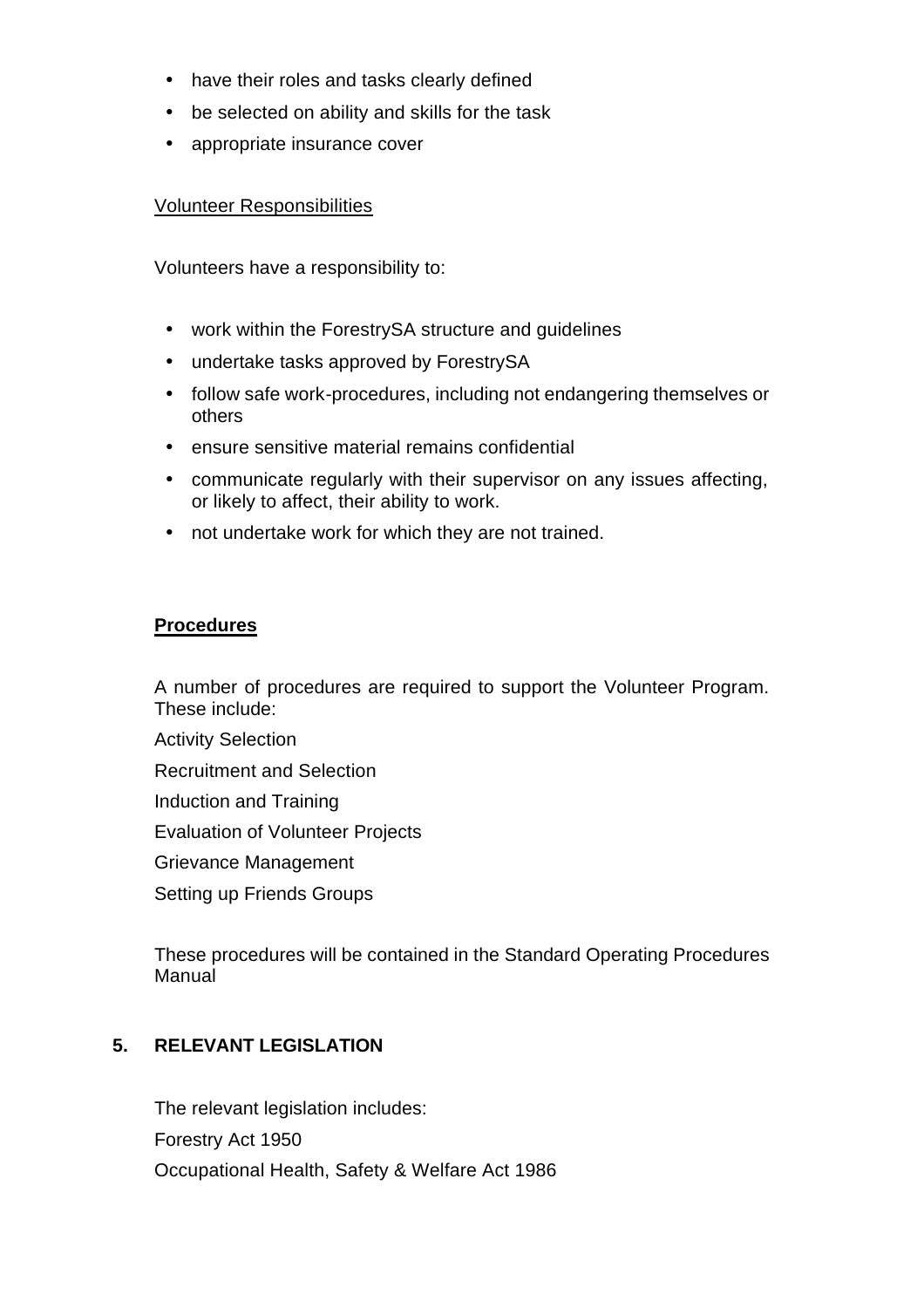# **6. RELATED POLICIES**

Relevant Corporate, Recreation, Heritage and Native Forest Management Policies

# **7. REVIEW**

By February 2001

**Approved**

Ian B Millard **GENERAL MANAGER, FORESTRYSA DEPARTMENT FOR ADMINISTRATIVE AND INFORMATION SERVICES**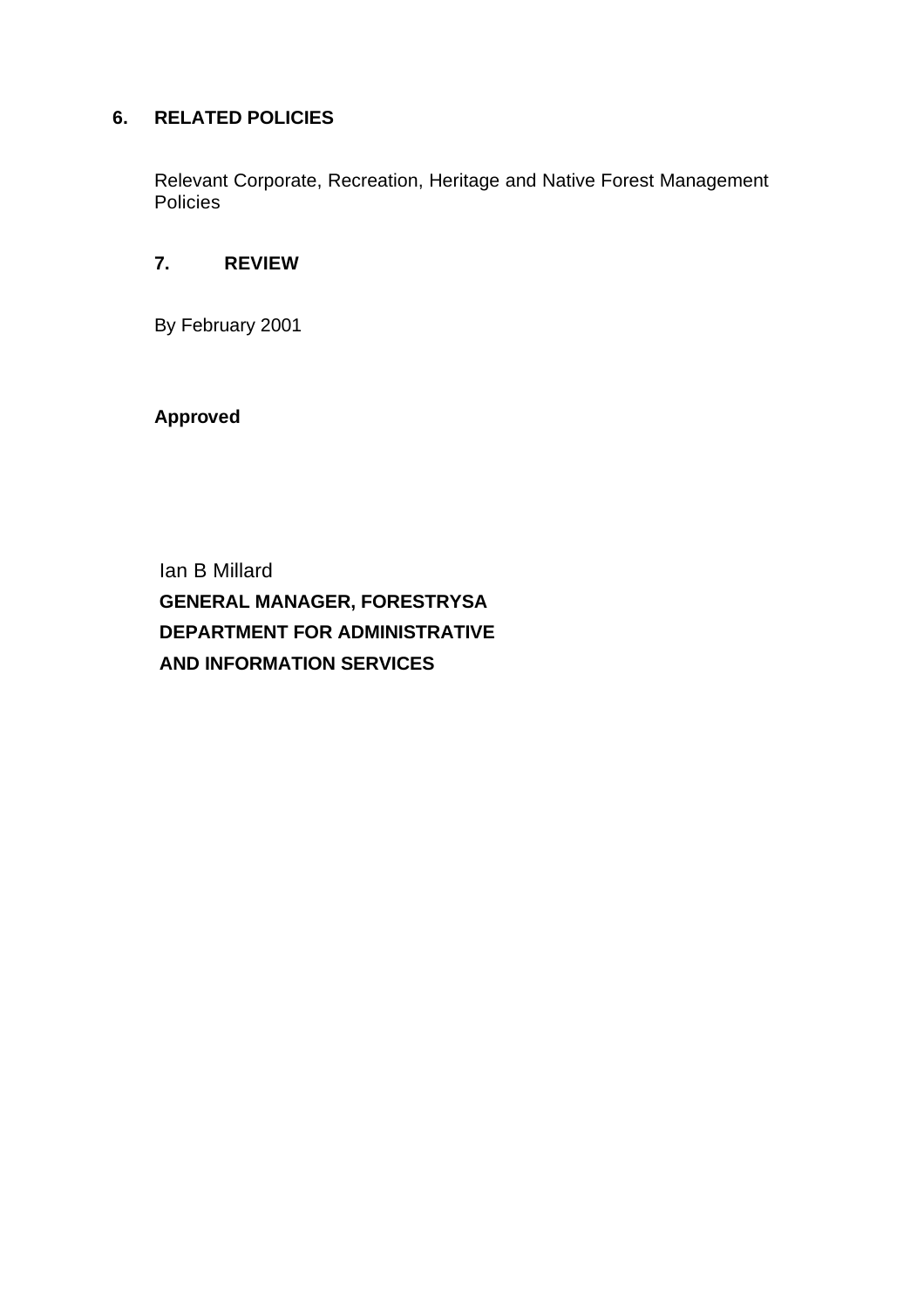# **APPENDIX E FORESTRYSA EVENT APPLICATION**

Contact ForestSA for proper application stationery, which naturally cannot be included in this pdf document.

| ForestrySA<br>EVENT APPLICATION                                                                                            | Wat<br><b>Building make</b><br>This is might be: |
|----------------------------------------------------------------------------------------------------------------------------|--------------------------------------------------|
| THE FORECT HALLING DISTINGUISHED AND CASS.                                                                                 |                                                  |
| Nume of orough<br><b>ACROSS</b>                                                                                            |                                                  |
| Abody No.<br>Phone Hors 1<br>Behaviol and margaret and                                                                     | <b>ORGANISERS COPY</b><br>Profiled Links         |
| Contact during swent                                                                                                       |                                                  |
| Type of advertising                                                                                                        |                                                  |
|                                                                                                                            | kx.                                              |
| No annual fairs (3)                                                                                                        |                                                  |
| Location within the lorest                                                                                                 |                                                  |
| happening an effect of children by the company of presentation                                                             |                                                  |
| Done if agolizable: 6.                                                                                                     |                                                  |
| Against the danger rates, Supporting                                                                                       |                                                  |
| Date available to the people that of alle and post of energy at abilitation bat                                            |                                                  |
| and allot be two of a minimizing the state of                                                                              |                                                  |
| Date:<br>Skingtung                                                                                                         |                                                  |
| watercolor improvements and the state of the interest of the color<br>for what in this british were to include this decay. |                                                  |
| OFFICE USE ONLY                                                                                                            |                                                  |
| All and All and State Man                                                                                                  |                                                  |
| <b>BALTIC SERIES</b>                                                                                                       |                                                  |
| <b>AND LAPS</b><br>Tex-List                                                                                                | Third building                                   |
| Southward.                                                                                                                 | <b>User</b>                                      |
|                                                                                                                            |                                                  |
|                                                                                                                            | <b>CREATING</b><br>Fax F of                      |
| tranch, Brige                                                                                                              | Cars, 1410                                       |
|                                                                                                                            |                                                  |
| Primary!                                                                                                                   |                                                  |
|                                                                                                                            |                                                  |
| Vita train des solaits territoire permitti de la                                                                           | Material Corp.                                   |
| way an activity of a case for the first                                                                                    | ta susan secondo da visitanti.                   |
| commend by<br><b>20 mes mes</b>                                                                                            | <b>Or engany</b>                                 |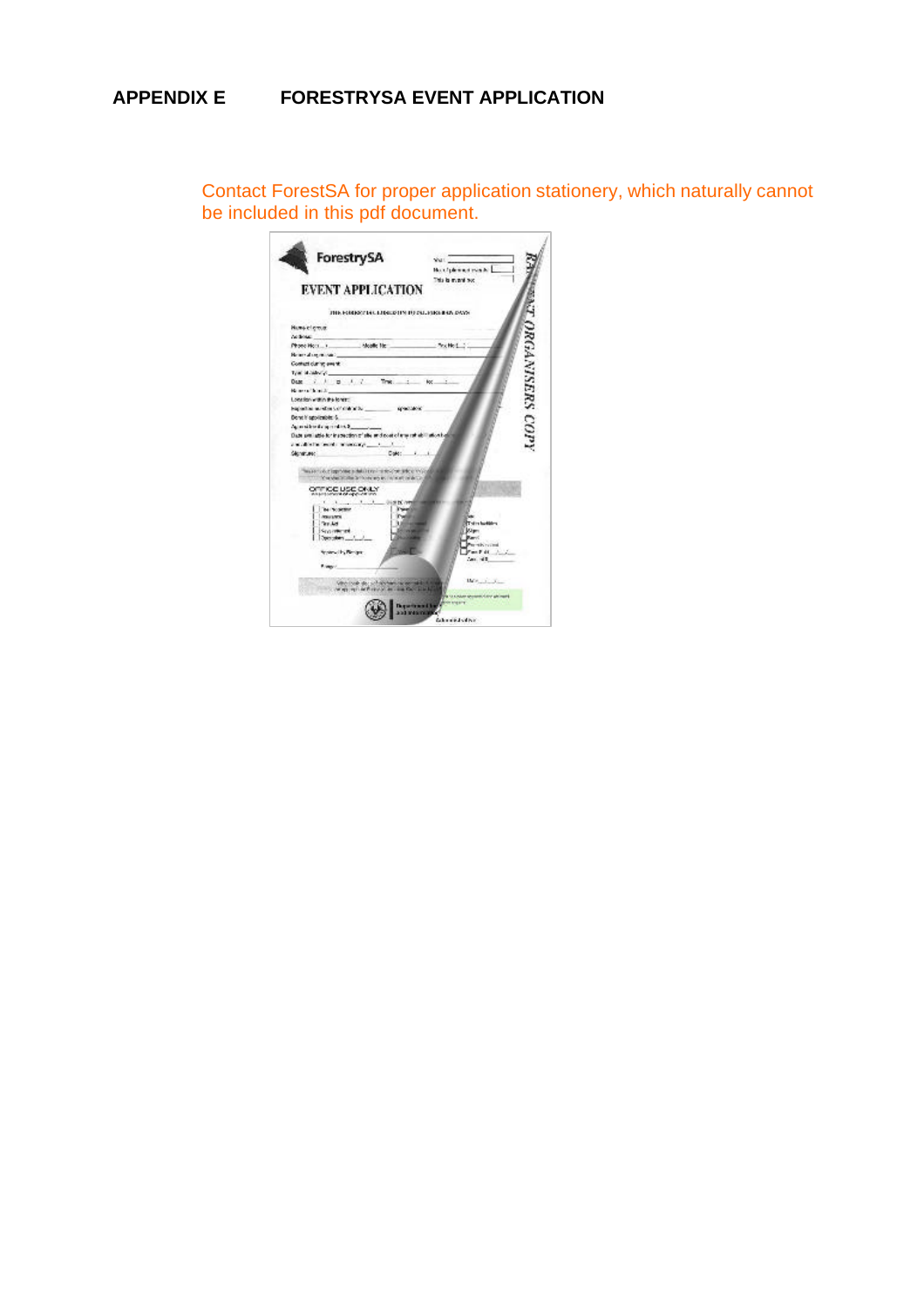# **APPENDIX F CERTIFICATE OF INSURANCE – PUBLIC AND DIRECTORS & OFFICERS LIABILITY (SAMPLE)**

|                                 |                                                                                                                                           |         | PER BOOK (CD)<br>Non-City Acros Anns<br>Creati Attalla descense a<br>Maio Cita - www.scis.com.n.a. |
|---------------------------------|-------------------------------------------------------------------------------------------------------------------------------------------|---------|----------------------------------------------------------------------------------------------------|
|                                 |                                                                                                                                           |         | FOR LINE TURN OUT, IM 2                                                                            |
| percentage Pirmicery, Phy 1 tot |                                                                                                                                           |         | ALC: 0 20 JUN 101<br>ASS 021 278 364                                                               |
| The Secretary/Public Ollister   | South Australian Association of 4WD Clobs Inc.                                                                                            |         | 1.4833                                                                                             |
|                                 | <b>CERTIFICATE OF INSURANCE</b><br>PUBLIC LIABILITY<br>PROPERTY OWNER CERTIFICATE                                                         |         |                                                                                                    |
|                                 |                                                                                                                                           |         |                                                                                                    |
| ENSURED:                        | Ausnalian National Four Wheel Drive Council and<br>associated state bodies and claim as lated on the musics<br>police.                    |         |                                                                                                    |
| PERIOD:                         | $31/5/00 = 31$                                                                                                                            |         |                                                                                                    |
| SHM INSURED:                    | 1. Public.<br>I. Fra                                                                                                                      |         | 5 20,000,000<br>5 20,000,000                                                                       |
| <b>EXCESS:</b>                  |                                                                                                                                           |         |                                                                                                    |
| POLICY NO:                      |                                                                                                                                           |         |                                                                                                    |
| <b>INSURER:</b>                 | Suncerp Metway Lid Bridgese                                                                                                               |         |                                                                                                    |
| ISBN MCERC:                     | <b>ANEWDC Issuemer Bookers</b> .                                                                                                          |         |                                                                                                    |
| EXTENSION:                      | This palicy extends to indentify the below mentioned<br>property stener where the association or its noted club is<br>using the property. |         |                                                                                                    |
| CLUB <sub>1</sub>               | South Australian Association of 4WD Clubs Inc. and all<br>member ciube                                                                    |         |                                                                                                    |
|                                 | OTHER PARTIES : Formiry SA for their respective rights & interest as-<br>property owners                                                  |         |                                                                                                    |
| LOCATION:                       | Seult Australia                                                                                                                           |         |                                                                                                    |
| Spered :                        |                                                                                                                                           | Dariod: |                                                                                                    |
|                                 |                                                                                                                                           |         |                                                                                                    |
|                                 |                                                                                                                                           |         |                                                                                                    |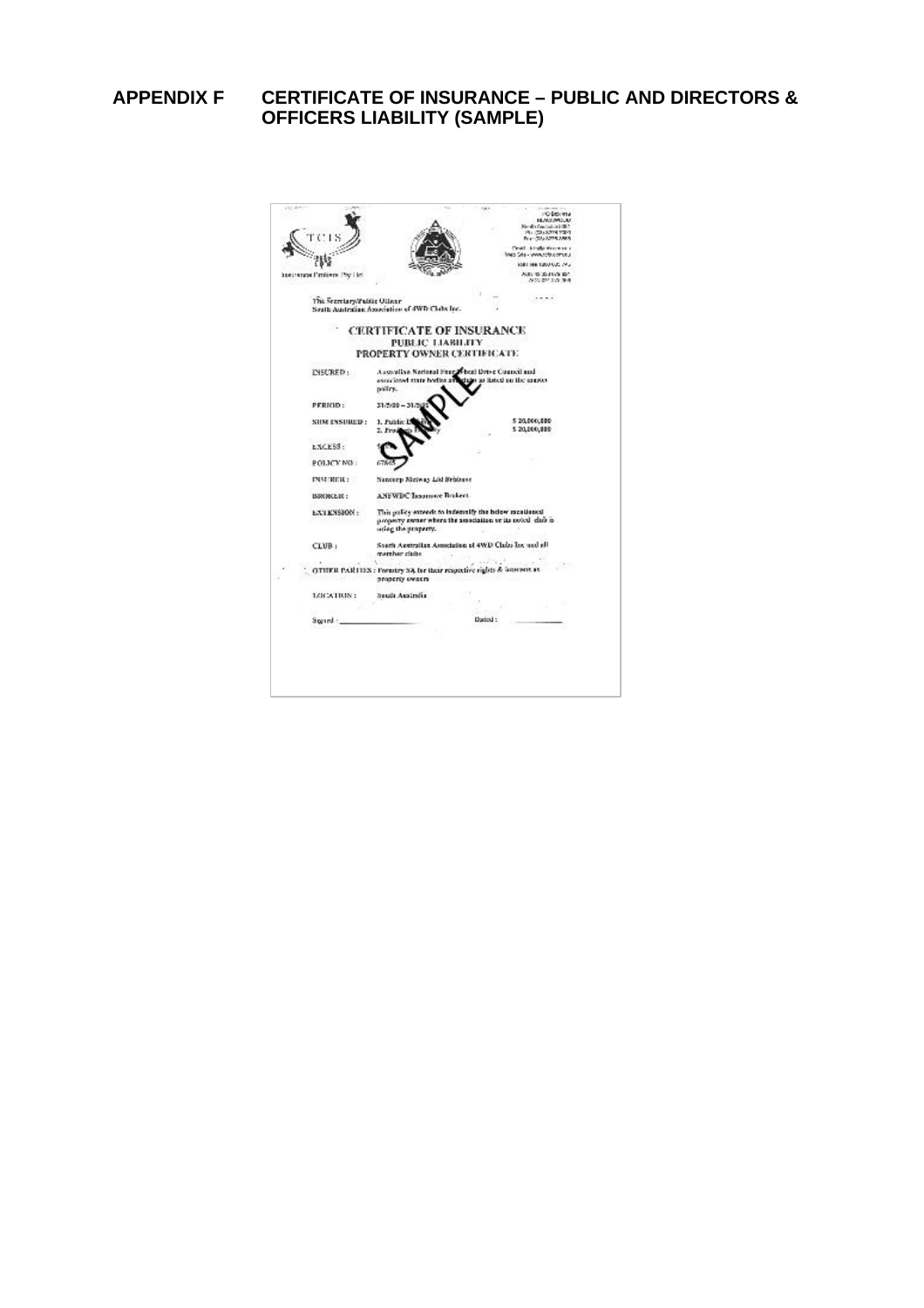# **APPENDIX H MINIMUM IMPACT CAMPING AND TOURING GUIDE Including SAAFWDC Code of Ethics**

*NOT INCLUDED IN THIS PDF COPY OF THE MOU*

*The code of ethics is available at www.saafwdc.asn.au*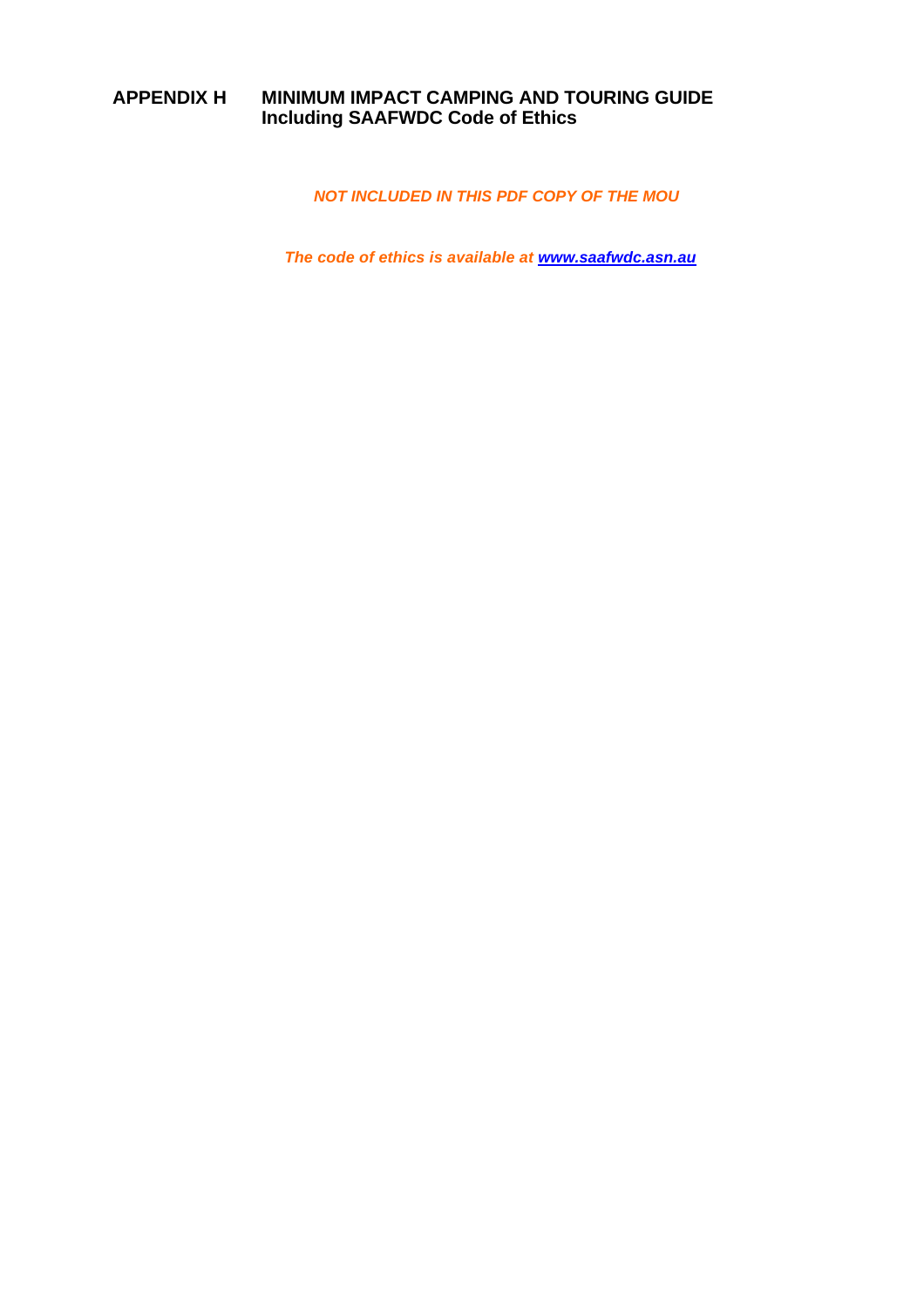#### **South Australian Association of Four Wheel Drive Clubs**

#### **Disciplinary Sub-committee – Rules**

- a) A Disciplinary Sub-committee (the Sub-committee) shall be appointed as required by the S. A. Association of Four Wheel Drive Clubs (SAAFWDC) for the purpose of investigating a complaint or complaints resulting from the activities of full members or members.
- b) The Sub-committee shall consist of five members, nominated from 5 affiliated full members or Units of the SAAFWDC. The nominated members shall not be involved in any way with the complaint. Where possible, the sub-committee members shall be appointed from full members in the same geographical region as the alleged offender(s), or where the offence was alleged to have been committed. The alleged offender(s) shall have the right to question the appointment of each member of the sub-committee.
- c) The Sub-committee shall elect an Honorary Chairman and an Honorary Secretary from amongst its members.
- d) The sub-committee shall act in accordance with and be bound by these rules.
- e) Any vacancies on the subcommittee may be filled by the SAAFWDC at an ordinary meeting of delegates.
- f) Every matter referred to the Sub-committee shall be in writing, in clear and unambiguous form, and shall clearly set out the matter required to be investigated.
- g) On the reference of an inquiry to the Sub-committee, the Secretary shall determine a suitable time and place for the inquiry. The inquiry shall be made as soon as possible after the matter has been referred
- h) Three members of the Subcommittee shall constitute a quorum.
- i) Any member(s) or full member(s) who infringes the conditions and regulations of the SAAFWDC, Department of Environment and Natural Resources, National Parks and Wildlife Service, or any controlled access area, or who conduct themselves in such a manner as to be prejudicial to the objects of the Association may be called upon by the SAAFWDC to appear before the S ubcommittee after it has determined that there is a case to answer.
- j) The Secretary shall give the subject of the inquiry at least fourteen days written notice (the notice) of the investigation The notice shall clearly set out:-
	- (i) The matter to be investigated
	- (ii) The' time, place; and date of the meeting.
- k) Where a club is called upon to appear before the Sub-committee, it shall be represented by two nominated responsible members.